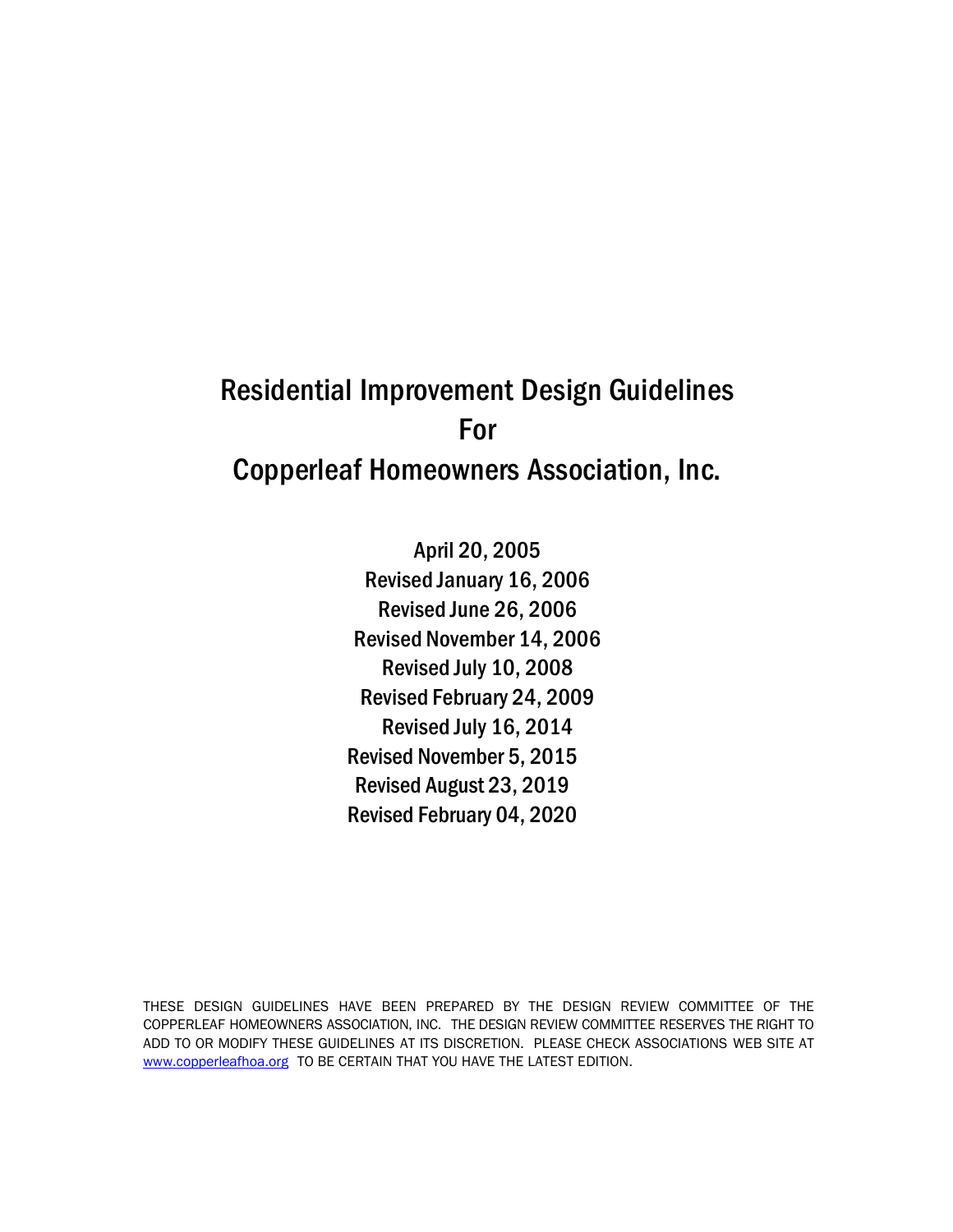# RESIDENTIAL IMPROVEMENT DESIGN GUIDELINES FOR

## Copperleaf HOMEOWNERS ASSOCIATION, INC.

| I. |       |  |  |  |
|----|-------|--|--|--|
|    | 1.1   |  |  |  |
|    | 1.2   |  |  |  |
|    | 1.3   |  |  |  |
|    | 1.4   |  |  |  |
|    | 1.5   |  |  |  |
|    | 1.6   |  |  |  |
|    | 1.7   |  |  |  |
|    | 1.8   |  |  |  |
|    | 1.9   |  |  |  |
|    | 1.10  |  |  |  |
| П. |       |  |  |  |
|    | 2.1   |  |  |  |
|    | 2.2   |  |  |  |
|    | 2.3   |  |  |  |
|    | 2.4   |  |  |  |
|    | 2.5   |  |  |  |
|    | 2.6   |  |  |  |
|    | 2.7   |  |  |  |
|    | 2.8   |  |  |  |
|    | 2.9   |  |  |  |
|    | 2.10  |  |  |  |
|    | 2.11  |  |  |  |
|    | 2.12  |  |  |  |
|    | 2.13  |  |  |  |
|    | 2.14  |  |  |  |
|    | 2.15  |  |  |  |
|    | 2.16  |  |  |  |
|    | 2.17  |  |  |  |
|    | 2.18  |  |  |  |
|    | 2.19  |  |  |  |
|    | 2.20  |  |  |  |
|    | 2.21  |  |  |  |
|    | 2.22  |  |  |  |
|    | 2.23  |  |  |  |
|    | 2.24  |  |  |  |
|    | 2.245 |  |  |  |
|    | 2.25  |  |  |  |
|    | 2.26  |  |  |  |
|    | 2.27  |  |  |  |
|    | 2.28  |  |  |  |
|    | 2.29  |  |  |  |
|    |       |  |  |  |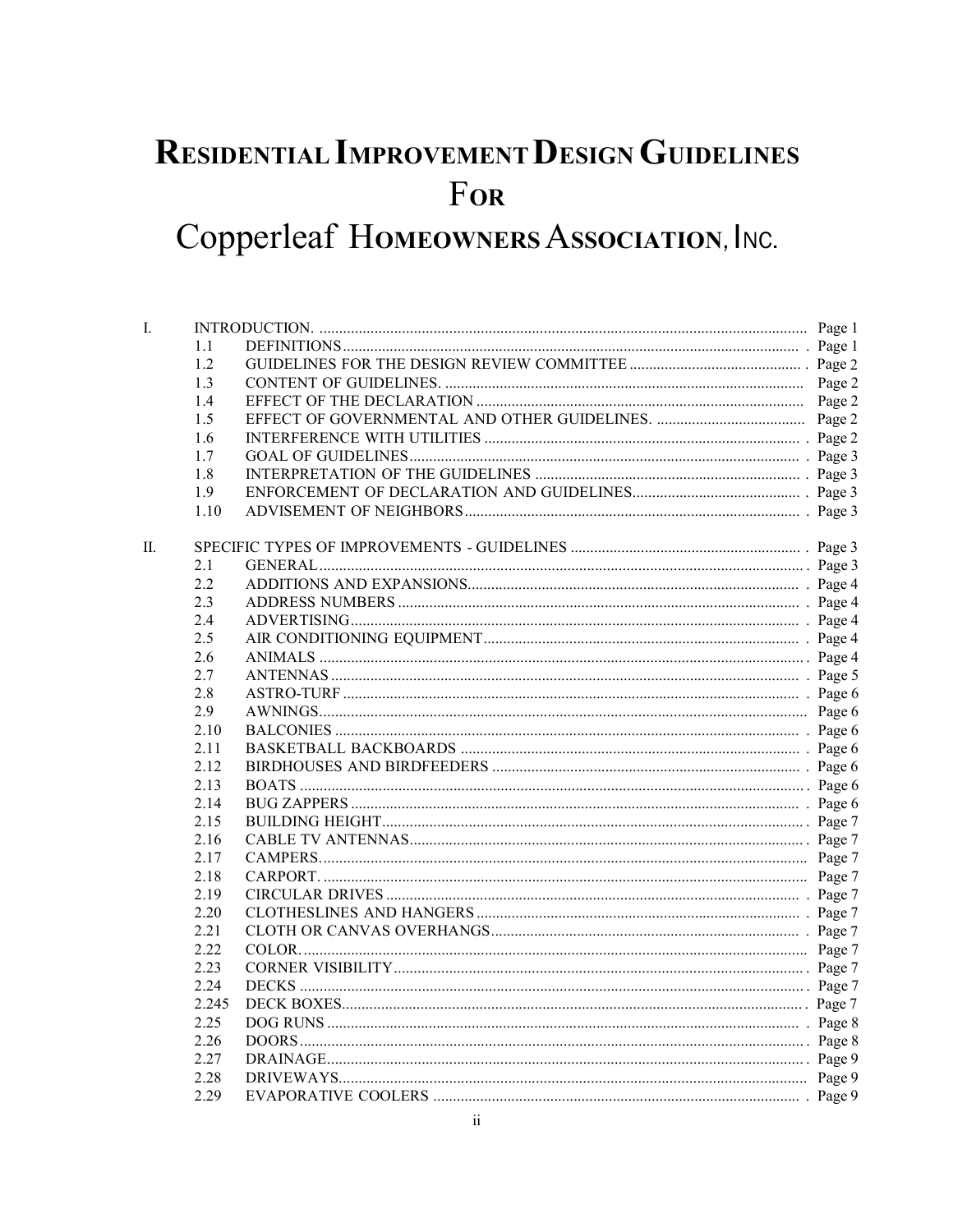| 2.30 |  |
|------|--|
| 2.31 |  |
| 2.32 |  |
| 2.33 |  |
| 2.34 |  |
| 2.35 |  |
| 2.36 |  |
| 2.37 |  |
| 2.38 |  |
| 2.39 |  |
| 2.40 |  |
| 2.41 |  |
| 2.42 |  |
| 2.43 |  |
| 2.44 |  |
| 2.45 |  |
|      |  |
| 2.46 |  |
| 2.47 |  |
| 2.48 |  |
| 2.49 |  |
| 2.50 |  |
| 2.51 |  |
| 2.52 |  |
| 2.53 |  |
| 2.54 |  |
| 2.55 |  |
| 2.56 |  |
| 2.57 |  |
| 2.58 |  |
| 2.59 |  |
| 2.60 |  |
| 2.61 |  |
| 2.62 |  |
| 2.63 |  |
| 2.64 |  |
| 2.65 |  |
| 2.66 |  |
| 2.67 |  |
| 2.68 |  |
| 2.69 |  |
| 2.70 |  |
| 2.71 |  |
| 2.72 |  |
| 2.73 |  |
| 2.74 |  |
| 2.75 |  |
|      |  |
| 2.76 |  |
| 2.77 |  |
| 2.78 |  |
| 2.79 |  |
| 2.80 |  |
| 2.81 |  |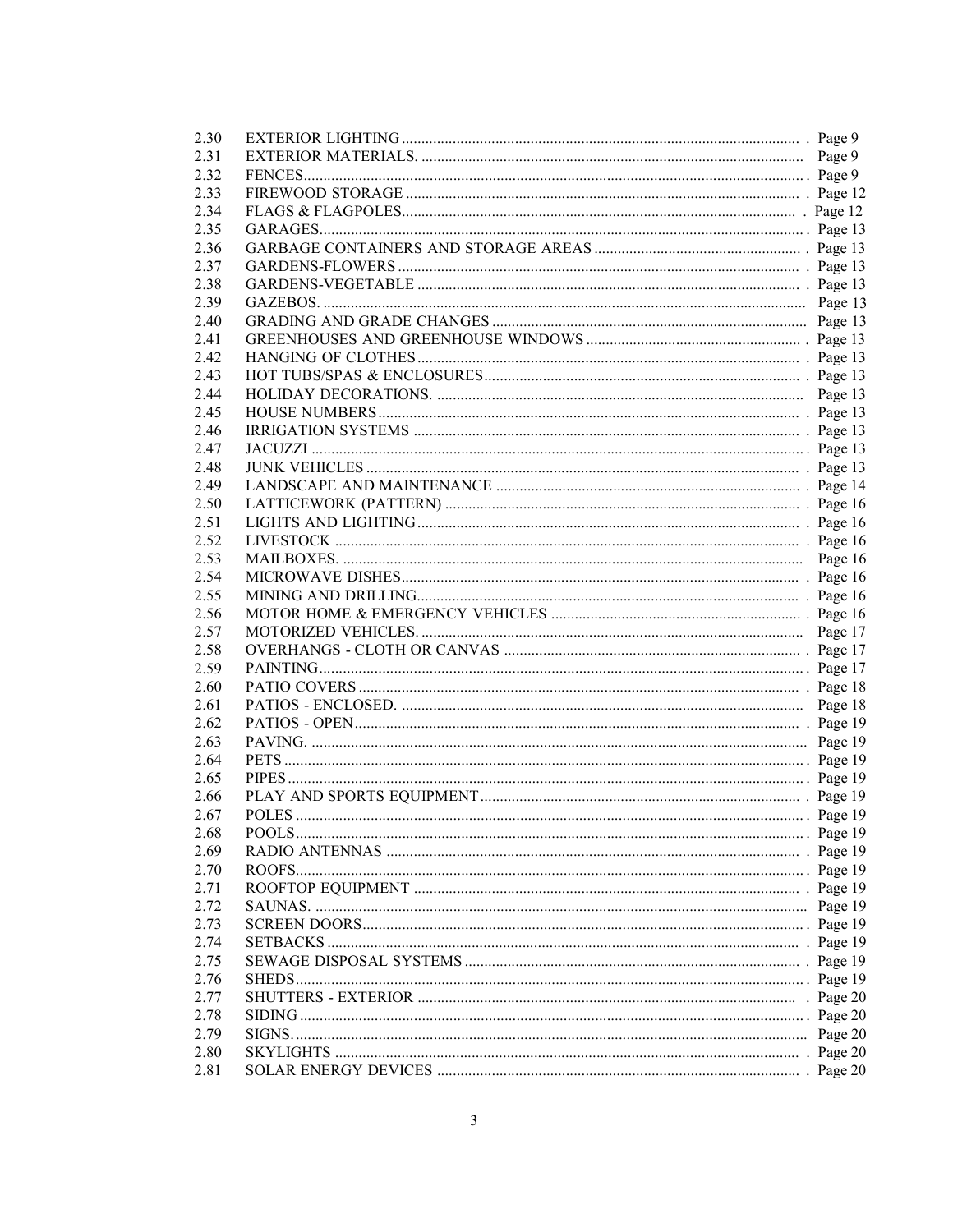|    | 2.82                                  |                                           |  |         |
|----|---------------------------------------|-------------------------------------------|--|---------|
|    | 2.83                                  |                                           |  |         |
|    | 2.84                                  |                                           |  |         |
|    | 2.85                                  |                                           |  |         |
|    | 2.86                                  |                                           |  |         |
|    | 2.87                                  |                                           |  |         |
|    | 2.88                                  |                                           |  |         |
|    | 2.89                                  |                                           |  |         |
|    | 2.90                                  |                                           |  |         |
|    | 2.91                                  |                                           |  |         |
|    | 2.92                                  |                                           |  |         |
|    | 2.93                                  |                                           |  |         |
|    | 2.94                                  |                                           |  |         |
|    | 2.95                                  |                                           |  |         |
|    | 2.96                                  |                                           |  |         |
|    |                                       |                                           |  |         |
|    | 2.97                                  |                                           |  |         |
|    | 2.98                                  |                                           |  |         |
|    | 2.99                                  |                                           |  |         |
|    | 2.100                                 |                                           |  |         |
|    | 2.101                                 |                                           |  |         |
|    | 2.102                                 |                                           |  |         |
|    | 2.103                                 |                                           |  |         |
|    | 2.104                                 |                                           |  |         |
|    | 2.105                                 |                                           |  |         |
|    | 2.106                                 |                                           |  |         |
|    | 2.107                                 |                                           |  |         |
|    | 2.108                                 |                                           |  |         |
|    |                                       |                                           |  |         |
| Ш. |                                       |                                           |  |         |
|    | 3.1                                   |                                           |  |         |
|    | 3.2                                   |                                           |  |         |
|    | 3.3                                   |                                           |  |         |
|    | 3.4                                   |                                           |  |         |
|    | 3.5                                   |                                           |  |         |
|    | 3.6                                   |                                           |  | Page 23 |
|    | 3.7                                   |                                           |  |         |
|    | 3.8                                   |                                           |  |         |
|    | 3.9                                   |                                           |  |         |
|    |                                       |                                           |  |         |
|    |                                       |                                           |  |         |
|    |                                       | EXTERIOR PAINT REQUEST FORM               |  |         |
|    |                                       | ACCESSORY BUILDING REQUEST FORM           |  |         |
|    |                                       |                                           |  |         |
|    |                                       | REQUEST FOR APPROVAL FORM (GENERAL ITEMS) |  |         |
|    |                                       | REQUEST FOR LANDSCAPE APPROVAL            |  |         |
|    |                                       |                                           |  |         |
|    | Figure 1: OPEN RAIL 4 RAIL FENCE      |                                           |  |         |
|    | Figure 2: OPEN RAIL FENCE GATE        |                                           |  |         |
|    | Figure 3: 5' FENCE WITH OPEN TOP-RAIL |                                           |  |         |
|    | Figure 4: 6' FENCE WITH COPPER TOP    |                                           |  |         |
|    |                                       | Figure 5: FIGURE 5 INTENTIONALLY OMITTED  |  |         |
|    |                                       | Figure 6: CONCEPTUAL LANDSCAPE PLAN       |  |         |
|    |                                       | Figure 7: NEIGHBORHOOD MAP                |  |         |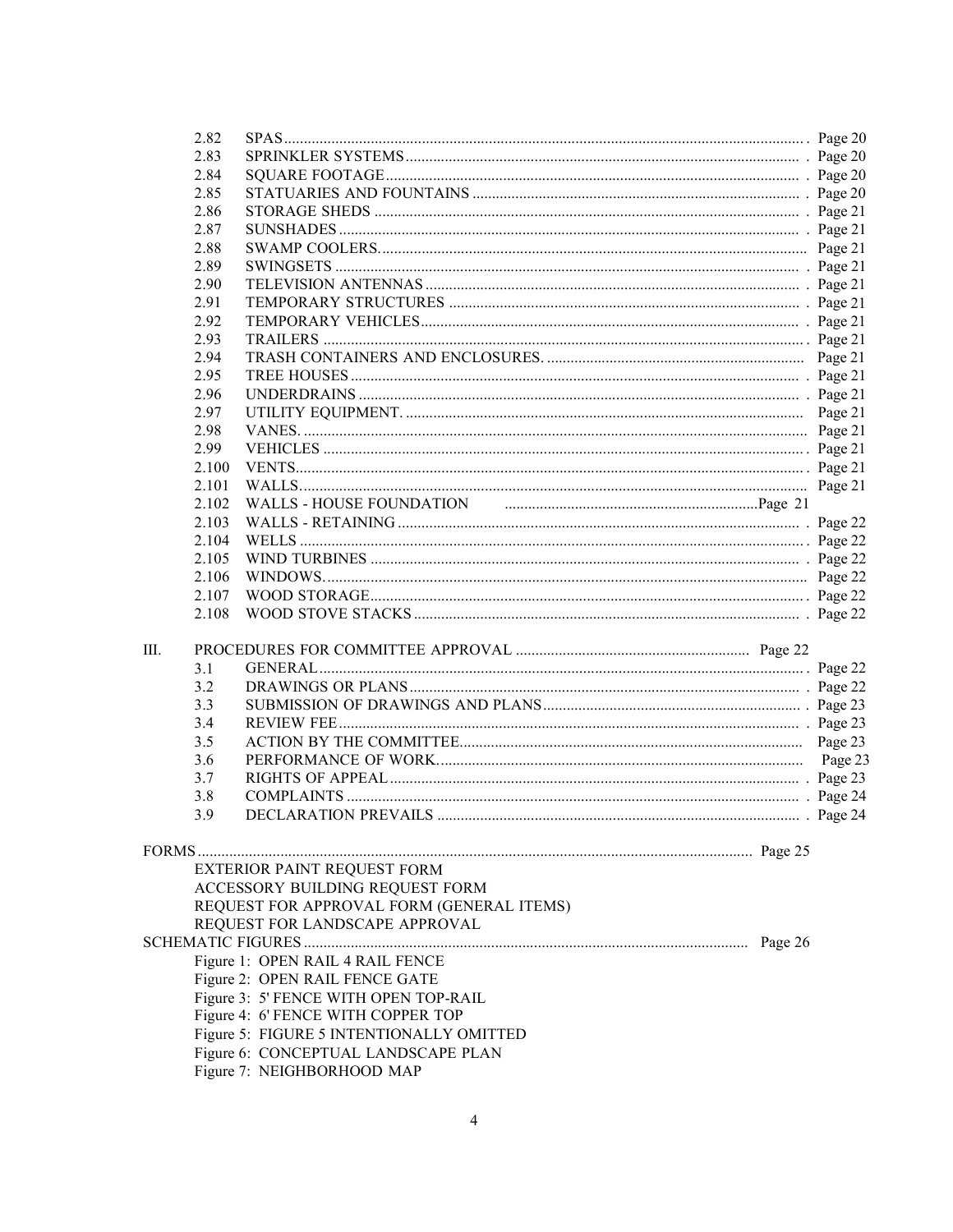#### I. INTRODUCTION

- 1.1 **DEFINITIONS**  The following words, when used in these Guidelines, shall have the meaning hereinafter specified:
	- A. **Association**  Shall mean Copperleaf Homeowners **Association**, Inc., a Colorado corporation not for profit, its successors and assigns.
	- B. **Committee**  Shall mean the Design Review **Committee**, duly appointed in conformance with Article 4, of the **Declaration** to review the erection, placement, and alteration of **Improvements** to **Property** in Copperleaf **Subdivision.**
	- C. **Common Area**  Shall mean all the real **Property**, including **Improvements**  thereon, owned by the **Association** and/or the County of Arapahoe, including those portions of right-of-way that the **Association** may be obligated to maintain per approved Plat(s) for the **Subdivision(s)**, for the common use and enjoyment of the **Owners** of the **Properties**.
	- D. **Declarant**  Shall mean the **Declarant** as defined in the **Declaration** of Covenants, Conditions and Restrictions for Copperleaf Homeowners Association, Inc., Article 2, Section 2.16.
	- E. **Declaration Shall mean the Declaration** of Covenants, Conditions and Restrictions for Copperleaf Homeowners Association, Inc. recorded in Arapahoe County, Colorado, on June 28, 2005, under Reception No. B5095145, as thereafter Amended and Supplemented.
	- F. **Improvement(s)**  Shall mean **Improvement(s)** as defined in the **Declaration** of Covenants, Conditions and Restrictions for Copperleaf Homeowners Association, Inc., Article 2, Section 2.22.
	- G. **Lot**  Shall mean any numbered plot of land shown upon any recorded subdivision plat of the **Properties** which is not designated as a common area.
	- H. **Open Space Lot or Major Drainageway Lot** Shall mean a lot within Copperleaf **Subdivision** that backs or sides to an open space tract or major drainageway. (See Figure 7)
	- I. **Owner Shall mean the recorded Owner**, including contract sellers, whether one or more persons or entities, of fee simple title to any lot or living unit situated upon the **Properties**.
	- J. **Property(ies)** Shall mean all lots and common areas, developed or undeveloped, within the Copperleaf **Subdivision,** including those owned by other entitites such as East Cherry Creek Valley Water and Sanitation District, Arapahoe Park and Recreation District, or Xcel Energy which are maintained by the **Association**.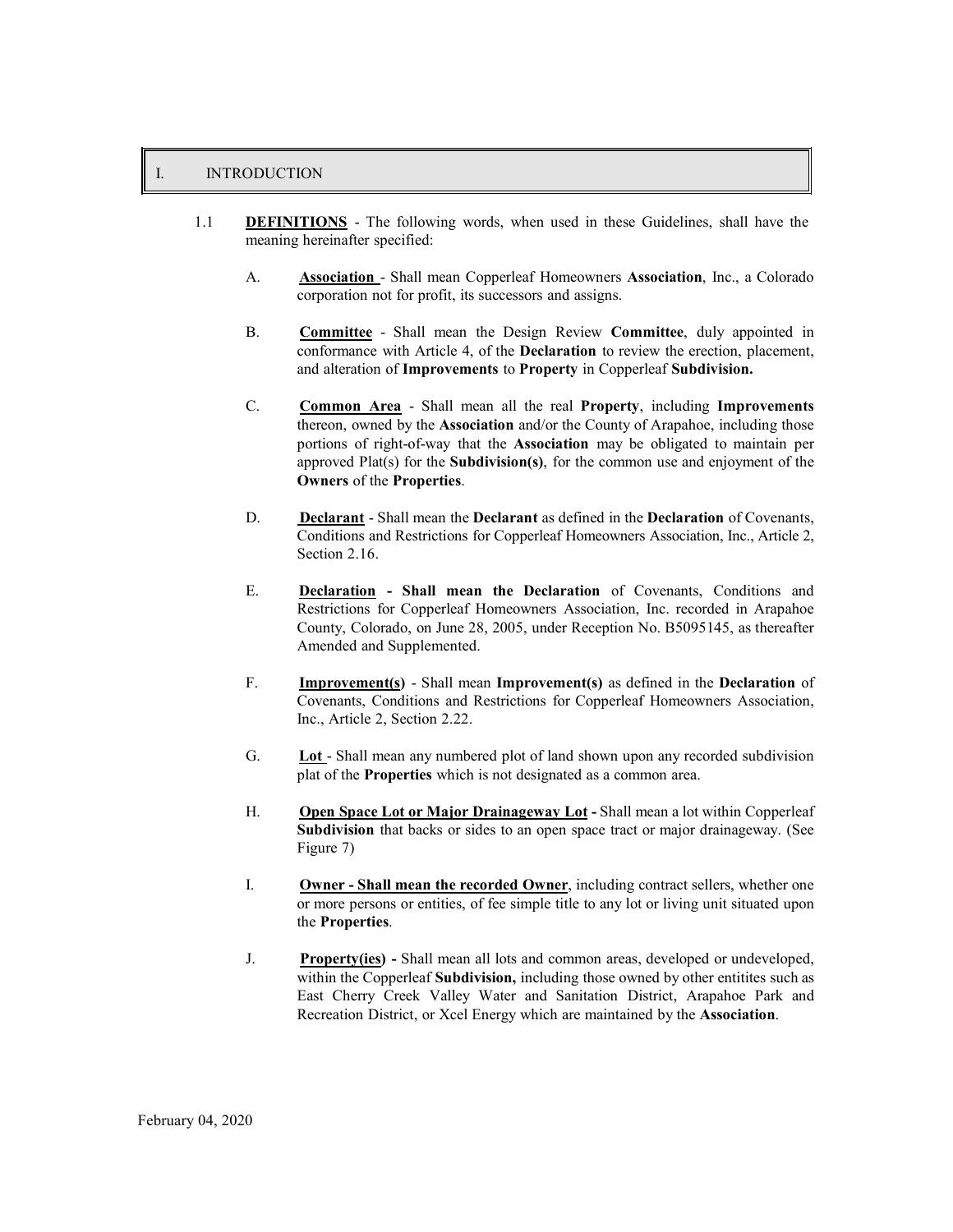- K. **Subdivision**  Shall mean all Filings of the Copperleaf **Subdivision**, as well as all other areas that are annexed into the Copperleaf Homeowners **Association**, in accordance to the **Declaration**.
- 1.2 **GUIDELINES FOR THE DESIGN REVIEW COMMITTEE**  The **Declaration** requires prior approval by the **Committee** or its designated representatives before any building, fence, or other structure is erected, placed, or altered ("**Improvements** to **Property**"). **Improvements** to **Property** include, but are not limited to, any landscaping of **Property**; the construction or installation of a patio, deck, pool, hot tub; the construction, demolition or removal of any building or other structure; and any change of the exterior appearance of a building or other **Improvement**. The Guidelines contained herein establish certain acceptable designs for different types of **Improvements**. These Guidelines apply to residential **Property** in the **Subdivision**. The Guidelines are intended to assist the **Owners in the Association**. All proposed **Improvements** to **Property** must be submitted to the **Committee**.
- 1.3 **CONTENT OF GUIDELINES**  In addition to the introductory material, these Guidelines contain:
	- (A) a listing of specific types of **Improvements** which **Owners** might wish to make, with specific information as to each of these types of **Improvements**;
	- (B) a summary of procedures for obtaining approval from the **Committee**; and
	- (C) figures showing approved designs for fences.
- 1.4 **EFFECT OF THE DECLARATION Copies of the Declaration** are provided to new and resale **Owners** when they purchase their homes. Each **Owner** should receive and become familiar with the **Declaration**. Nothing in these Guidelines shall supersede or alter the provisions or requirements of the **Declaration**'s provisions relating to the use of the **Properties**, and to **Improvements** to **Property**, which are found in Articles 3, 4 and 5 of the **Declaration**.
- 1.5 **EFFECT OF GOVERNMENTAL AND OTHER GUIDELINES**  Use of the **Properties**  and **Improvements** to **Property** must comply with applicable building codes and other governmental requirements and Guidelines. Approval by the **Committee** will not constitute assurance that **Improvements** comply with applicable governmental requirements and Guidelines, or that a permit or approvals are not also required from applicable governmental bodies. For information about Arapahoe County requirements, **Owners must write or call the Arapahoe County Building Department.**
- 1.6 **INTERFERENCE WITH UTILITIES**  In making **Improvements** to **Property**, **Owners**  are responsible for locating all water, sewer, gas, electric, telephone, cable television, irrigation lines, or other utility lines or easements. **Owners** should not construct any **Improvement** over such easements without the consent of the utility involved, and **Owners**  will be responsible for any damage to utility lines. Underground utility lines and easements can usually be located by contacting the following entities:

Arapahoe County Xcel Energy IREA East Cherry Creek Valley Water and Sanitation District **Owest**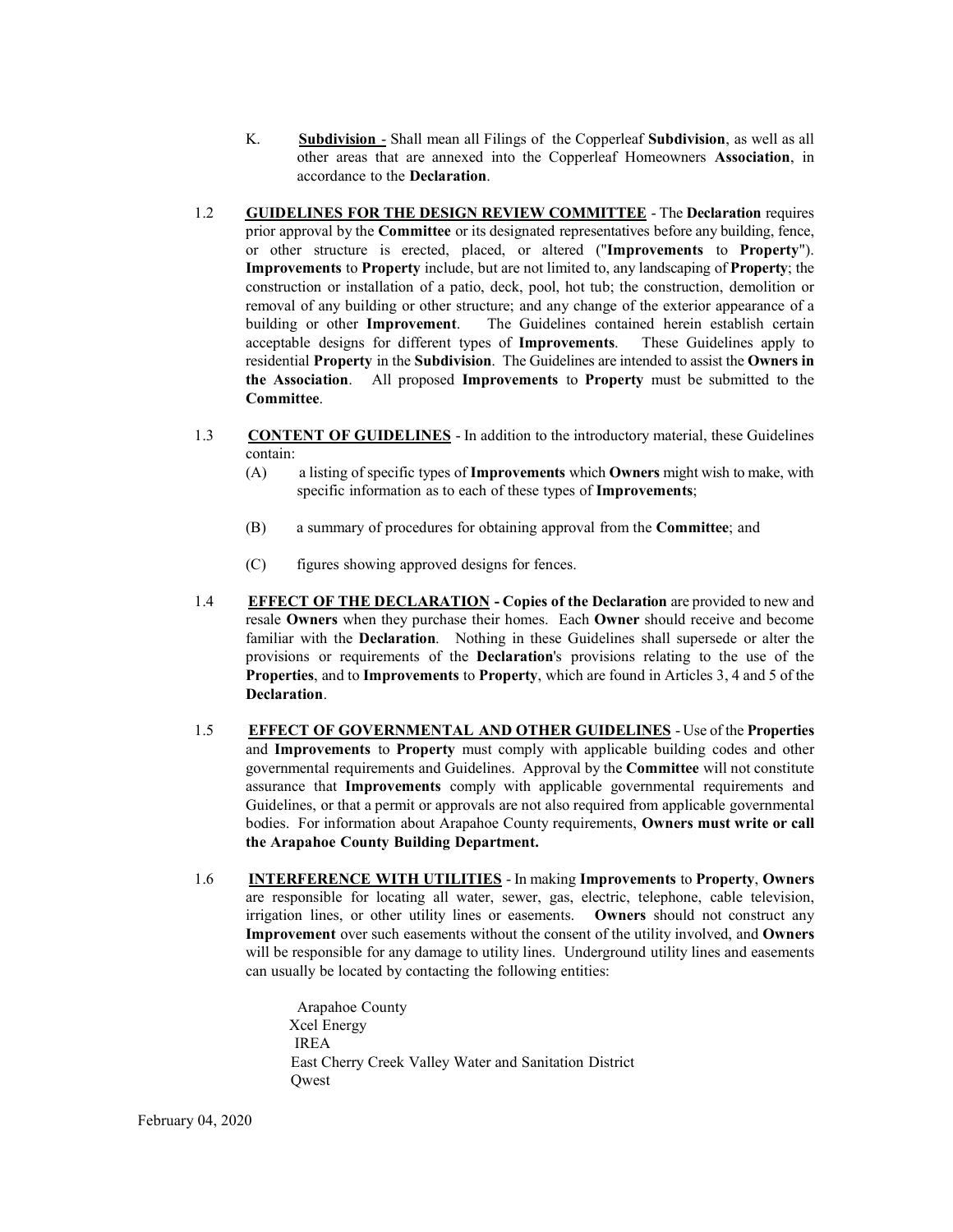Copperleaf Homeowners **Association,** Inc. **(Common Area** irrigation lines)

- 1.7 **GOAL OF GUIDELINES**  Compliance with these Guidelines and the provisions of the **Declaration** will help preserve the inherent architectural and aesthetic quality of the **Subdivision**. It is important that the **Improvements** to **Property** be made in harmony with, and not detrimental to, the rest of the community. A spirit of cooperation with the **Committee** and neighbors will go far in creating an optimum environment which will benefit the **Owners.** By following these Guidelines and obtaining approvals for Improvements from the **Committee**, **Owners** will be protecting their financial investment and will help to promote **Improvements** that are compatible with the standards for the **Subdivision**.
- 1.8 **INTERPRETATION OF THE GUIDELINES**  The **Design Review Committee** shall interpret these Guidelines.
- 1.9 **ENFORCEMENT OF DECLARATION AND GUIDELINES The Design Review Committee** shall have primary responsibility for the enforcement of the **Declaration** and Guidelines. The **Committee** will investigate written complaints of **Owners** on violations of **Declaration** or Guidelines if such complaints are dated and signed by the Owner. The Committee, the **Association** Board of Directors, and employees of the **Association** shall use all reasonable means to maintain the anonymity of complaining Owners. If a violation is found, the Committee, via the **Association=s** management company, will notify the Owner in violation, in writing, requesting that appropriate action be taken to maintain compliance. If the Owner in violation does not come into compliance with the **Declaration** or Guidelines after receipt of two written letters from the Committee, the Committee will request that the violation be referred to the **Association** Board of Directors for enforcement action.
- 1.10 **ADVISEMENT OF NEIGHBORS**  It is advised that Homeowners advise neighbors prior to submitting forms for changes or additions. In certain cases, the **Committee** may require adjacent neighbor comment and/or approval.

#### **II. SPECIFIC TYPES OF IMPROVEMENTS - GUIDELINES**

#### **2.1 GENERAL**

A. The following alphabetical list covers a wide variety of specific types of **Improvements** or alterations which **Owners** and builders typically consider installing. Pertinent information is given as to each. Unless otherwise specifically stated, drawings or plans for a proposed **Improvement** shall be submitted to the **Committee**, and written approval of the **Committee** shall be obtained before the **Improvements** are made. Drawings or plans shall include dimensions, setbacks, roof slopes, and both elevation and plan views of all proposed expansions or additions. Applications for paint change must be accompanied by samples or chips of the colors to be approved, along with a written description of color schemes of adjacent homes. Drawings, plans and other color samples will be retained in **Association** files for future reference. If needed, the **Committee** will submit the request to the **Association** Board of Directors for its separate review and response. In some cases, where specifically stated, a type of **Improvement** is prohibited. **Improvements** not listed will require **Committee** approval.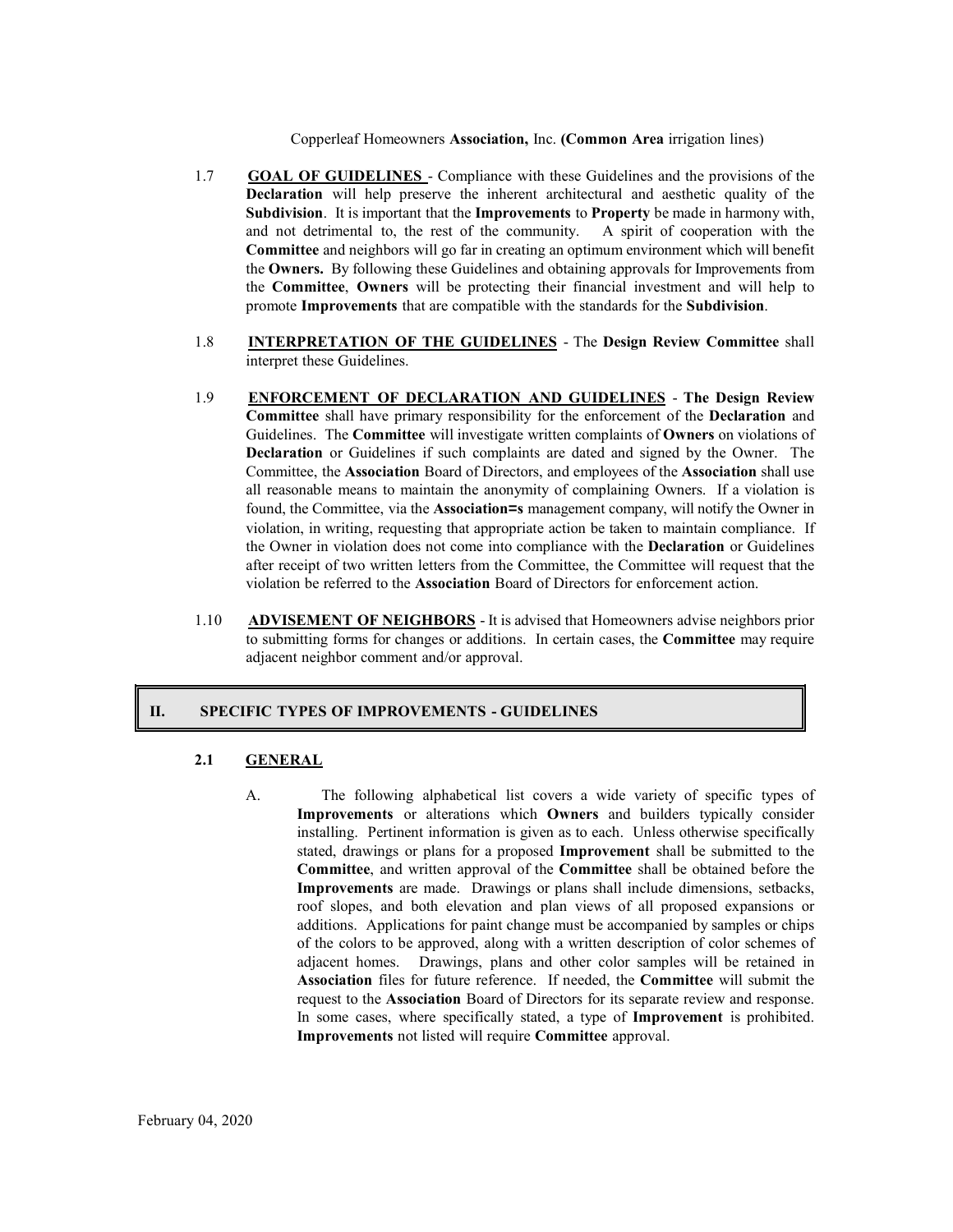**Requirements for selected improvements may differ in the various neighborhoods. These differences for specific neighborhoods are outlined in the relevant list of improvements that follow. Neighborhoods are designated on the map shown in Figure 7.**

- B. The architectural style of a proposed residence and any additions thereto shall be consistent with the style and character of the other single family residences built in the individual neighborhoods, per the opinion of the **Committee**.
- C. All building architecture must, at a minimum, meet all requirements of the Copperleaf Preliminary Development Plan No. 4 as approved in 2004, as may be amended, by the Arapahoe County Board of County Commissioners, as well as all requirements of each individual Final Development Plan, as appropriate. This requirement is imposed on all filings of the Copperleaf community, including Copperleaf Filing No. 1. In addition, the Association shall require that all residential units that Aback on@ or Aside on@, including but not limited to, any major arterial, minor arterial, major collector, minor collector, landscape tract owned or maintained by the **Association**, community park, school district facility, park or trails owned and maintained by Arapahoe Park and Recreation District, East Cherry Creek Valley Water and Sanitation District, school, or any open space area, etc. shall be designed and constructed with four-sided architecture. Four-sided architecture shall mean use of all required materials on all four sides of each residential unit.
- 2.2 **ADDITIONS AND EXPANSIONS Committee** approval is required. Homeowners must use the "Accessory Building Request Form" when submitting an addition or expansion for approval. Additions or expansions to the home will require submission of detailed plans and specifications appropriate to the magnitude of the revision, including description of materials to be used, and plan and elevation(s) drawings showing dimensions, setbacks, roof slopes, etc. Additions and expansions must be of the same architectural style and color as that of the residence.
- 2.3 **ADDRESS NUMBERS**  requires **Committee** approval to relocate to a position different from that originally installed by the builder.
- 2.4 **ADVERTISING**  See signs.
- 2.5 **AIR CONDITIONING EQUIPMENT Committee** approval is required. Air conditioning equipment, including swamp coolers, must be ground-mounted and installed in the rear or side yard and must be screened from the street right-of-way with either fencing or shrubbery. Installation of air conditioning equipment, including swamp coolers, on the roof of the house or in a window of the house will not be permitted. Garage fans and attic fans are permitted provided they are installed on the interior of the home and any associated vents or louvers are painted to match roof shingles.
- 2.6 **ANIMALS**  Under Article 3, Section 3.13 of the **Declaration**, no animals, livestock or poultry of any kind shall be raised, bred or kept on any part of the **Properties** or in any living unit, except that not more than three (3) dogs, cats or other household pets in the aggregate may be kept on any lot or in any living unit thereon or on the Common Area, but only if they are not raised, bred, kept or maintained for any commercial purpose. No horses shall be kept on the **Property**. Dogs, cats or other household pets owned by **Owners** or their guests shall not be permitted to run at large, but shall be kept under the control of such **Owner** by leash, cord or chain. The **Owner** of any dog, cat or other household pet shall immediately remove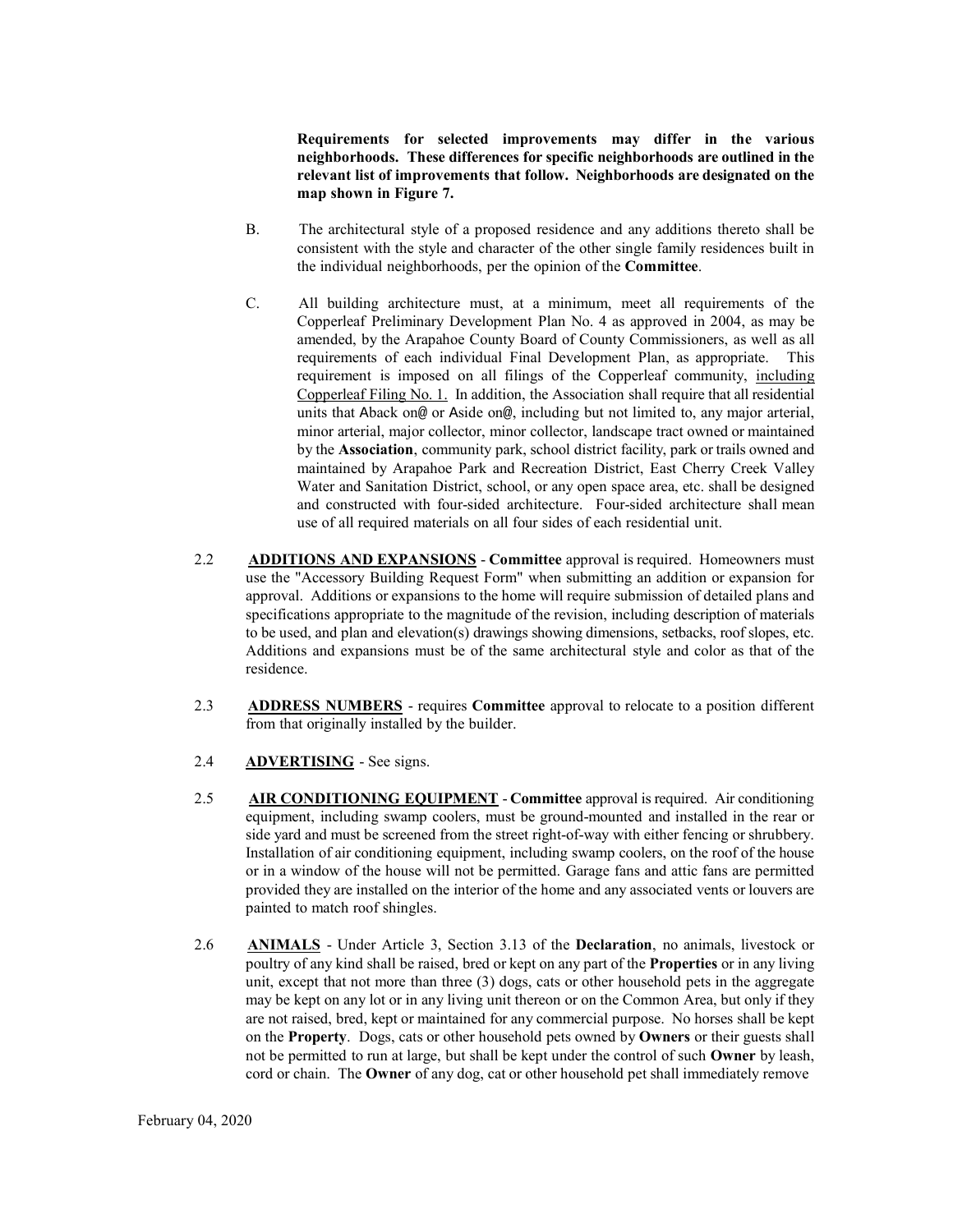excrement deposited by said animal upon the **Properties**. Arapahoe County ordinances also restrict the activities of dogs, cats and other animals when off **Owners'** lots.

- 2.7 **ANTENNAS**  The **Association** has adopted rules, regulations and restrictions for the installation and maintenance of exterior antennas in the community in compliance with the FCC Rule which became effective October 4, 1996 as amended as follows:
	- I. Permitted Types of Antenna
	- A. Installation of any DBS (direct broadcast satellite) satellite dish that is one meter or less in diameter, MMDS (multichannel multipoint distribution service wireless cable) antenna that is one meter or less in diameter or diagonal measurement, or television (TBS) antenna (collectively referred to as "antenna") is permitted.
	- II. Antenna Location
	- A. The primary installation location for a DBS satellite dish and MMDS antenna shall be in a location in the backyard that is shielded from view from the street(s) and adjacent residences, provided such location does not preclude reception of an acceptable quality signal.
	- B. The secondary location: If the primary location prevents reception of an acceptable quality signal, the antenna shall be installed in a location that is shielded from view from the street(s) and adjacent residences, provided such location does not preclude reception of an acceptable quality signal.
	- C. A TV antenna shall be installed wholly within the physical structure of the residence so long as the signal received is substantially the same as the signal received by an outdoor TV antenna. If a TV antenna is installed outdoors it shall be installed in a location that is shielded from view from the street(s) and adjacent residences.
	- D. Installation of an antenna on any **Common Areas** as defined in the Declaration or **Property** not owned and under the exclusive use or control of the **Owner** is strictly prohibited.
	- E. Installation of any antenna designed to transmit radio, television, cellular, or other signals that does not also receive over the air video programming services as described in Paragraph I A is strictly prohibited.
	- F. Installation of any antenna not described in this regulations is subject to prior written approval of the Board of Directors and/or the **Committee**.
	- III. Antenna Installation
	- A. Installation of an antenna permitted in Sections I and II above, shall be subject to the following:
		- 1. Wiring or cabling shall be installed so as to be minimally visible and blend into the material to which is it attached. If the antenna is installed on the side of a structure, the penetration of the wire or cable from the exterior to the interior of the residence shall be made as close as possible to the location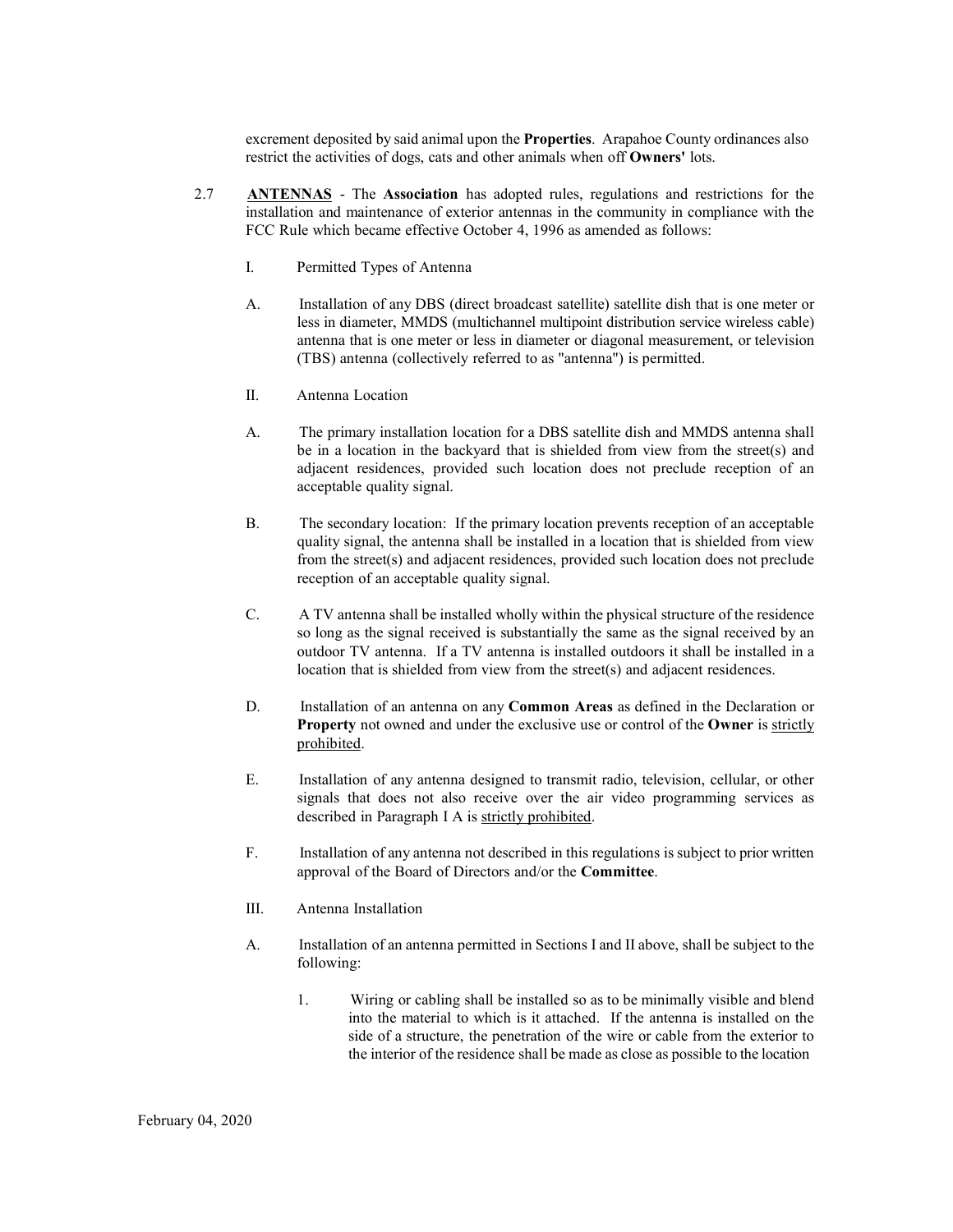the antenna is attached to the siding and through existing penetrations for wire and cable, if available.

- 2. An antenna installed on the ground shall be screened from view from any street or adjacent **Lot** by a solid wood fence or appropriate landscaping.
- 3. No antenna shall be placed in a location where it blocks fire exits, walkways, ingress or egress from an area, fire lanes, fire hoses, fire extinguishers, safety equipment, electrical panels, or other items or areas necessary for the safe operation of the **Association** or individual units.
- 4. No antenna may obstruct a driver's view of an intersection or a street.
- 5. Antennas mounted on masts are prohibited except where necessary for reception of an acceptable quality signal.
- 2.8 **ASTRO-TURF**  Or other carpet-type of floor covering shall not be used on front decks, front porches or balconies.
- 2.9 **AWNINGS**  See Overhang.
- 2.10 **BALCONIES**  See Decks.
- 2.11 **BASKETBALL BACKBOARDS Committee** approval is required. If garage or pole mounted, backboard and support structure should be clear or neutral colored, unless otherwise approved by the **Committee**. Garage-mounted backboards in the front yard may not project more than two (2) feet from the front of the garage. Pole-mounted basketball backboards must have a black or galvanized removable steel pole and must be installed approximately midway along the driveway. Rims and nets on all types of basketball units must be maintained in a neat and clean appearance. Backyard concrete pads for basketball courts may not exceed seventeen (17) feet in any length or width. Temporary basketball backboards also are acceptable but must be placed in such a manner that they do not block sidewalks and pedestrian walkways and are not placed in streets.
- 2.12 **BIRDHOUSES AND BIRDFEEDERS**  a birdhouse or birdfeeder may only be installed in the back yard.
- 2.13 **BOATS**  See Motor Home Vehicles.
- 2.14 **BUG ZAPPERS**  If used, shall only be on while the **Owner** is outside in close proximity.
- 2.15 **BUILDING HEIGHT**  Only as regulated by Arapahoe County code and as approved and amended by the Board of County Commissioners for Arapahoe County on the Final Development Plan for the **Subdivision.**
- 2.16 **CABLE TV ANTENNAS**  See Antennas.
- 2.17 **CAMPERS**  See Motor Home Vehicles.
- 2.18 **CARPORT**  Not permitted.
- 2.19 **CIRCULAR DRIVES**  See Driveways.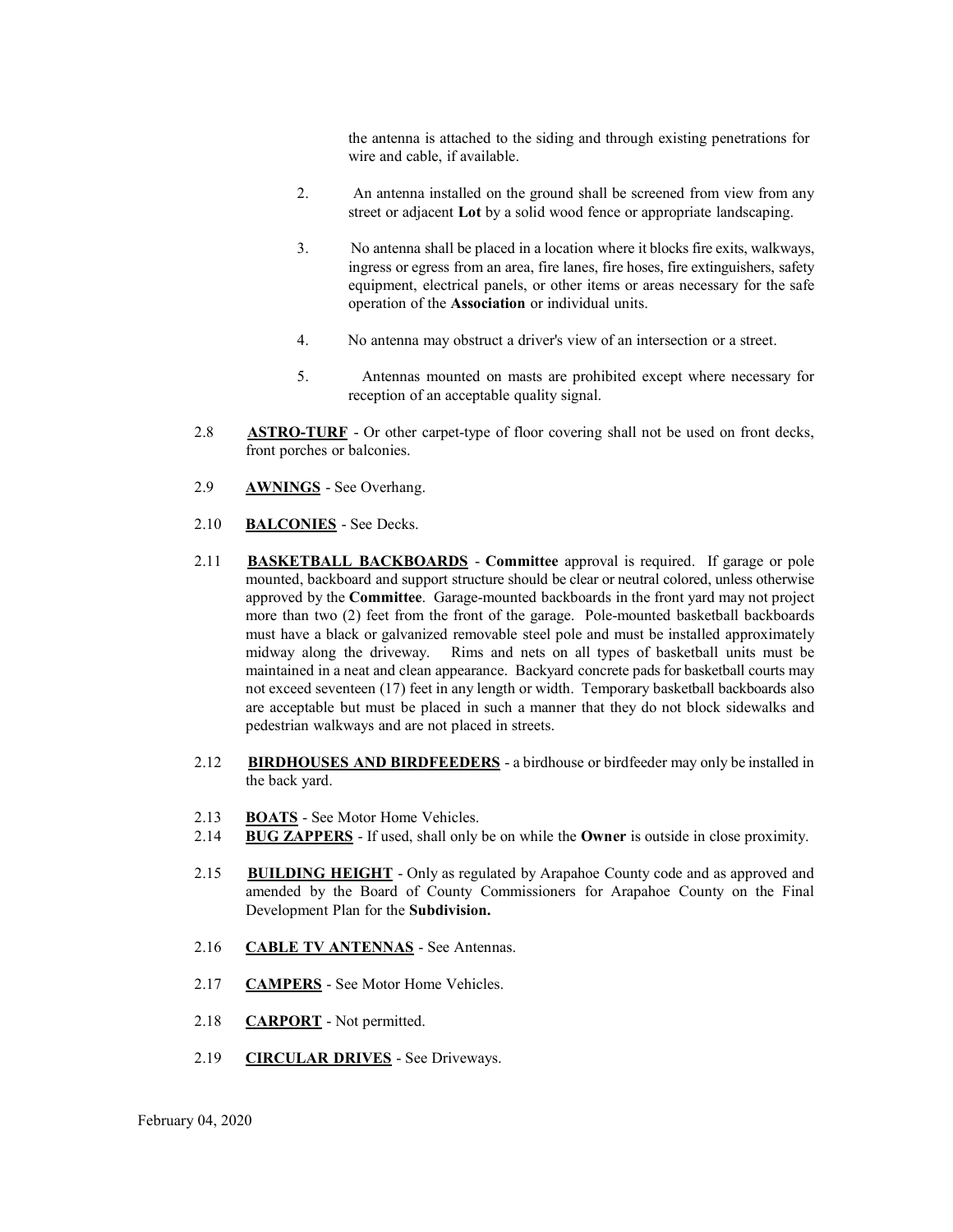- 2.20 **CLOTHESLINES AND HANGERS**  Only retractable clotheslines are permitted. All laundry must be removed by sundown and clothesline retracted.
- 2.21 **CLOTH OR CANVAS OVERHANGS**  See Overhangs.
- 2.22 **COLOR**  See Painting.
- 2.23 **CORNER VISIBILITY**  Compliance with Arapahoe County intersection sight distance criteria must be adhered to. In addition, to assist with aesthetics and to assist with front yard view on certain lots, owners of lots whose rear property lines are common to the side property line of adjacent lots are restricted to installing open-rail lot boundary fences on the side lot adjacent to the street or providing a sight visibility triangle, as required by Arapahoe County, sixteen feet (16') from the street right-of-way along the edge of the adjacent driveway, unless otherwise approved by the **Committee**.
- 2.24 **DECKS Committee** approval is required. Must be constructed of wood or composite material matching the material of the residence and, if painted, must match the color scheme of the residence, unless otherwise approved by the **Committee**. Must be installed as an integral part of the residence and patio area. Decks shall not be used for storage other than patio furniture and barbecues. **Construction of decks over easement areas is not permitted.**

#### **Additional Deck Requirements for Spruce & Aspen Neighborhoods**

**Deck Columns -** Plans must show the exterior elevation including height above ground, designate materials and colors, and include dimensions. Columns supporting decks are required to be constructed from similar building materials as the home and be of an appropriate scale with a minimum width of twelve (12) inches. Wood and/or metal posts must be enclosed in a column. Railings must be included with the architectural submittals.

Paint Requirement - Except for the decking surface which may remain natural, no natural colored wood decks are permitted, unless otherwise approved by the **Committee**. Redwood decks are permitted as long as they are painted to match the color scheme of the residence. Composite materials, such as Trex, which require no paint must match or blend with the color scheme of the residence.

**Masonry** - may be used as a unifying design element on decks. Masonry may be natural or cut stone, synthetic stone veneer, brick, or similar masonry product. Stucco is acceptable as a masonry product, provided that the color matches the stucco color on the residence. Concrete block is not permitted. Stone masonry joints shall be held to a maximum width of one inch and shall be raked clean where appropriate. The use of large flat slabs of stone on columns shall be discouraged.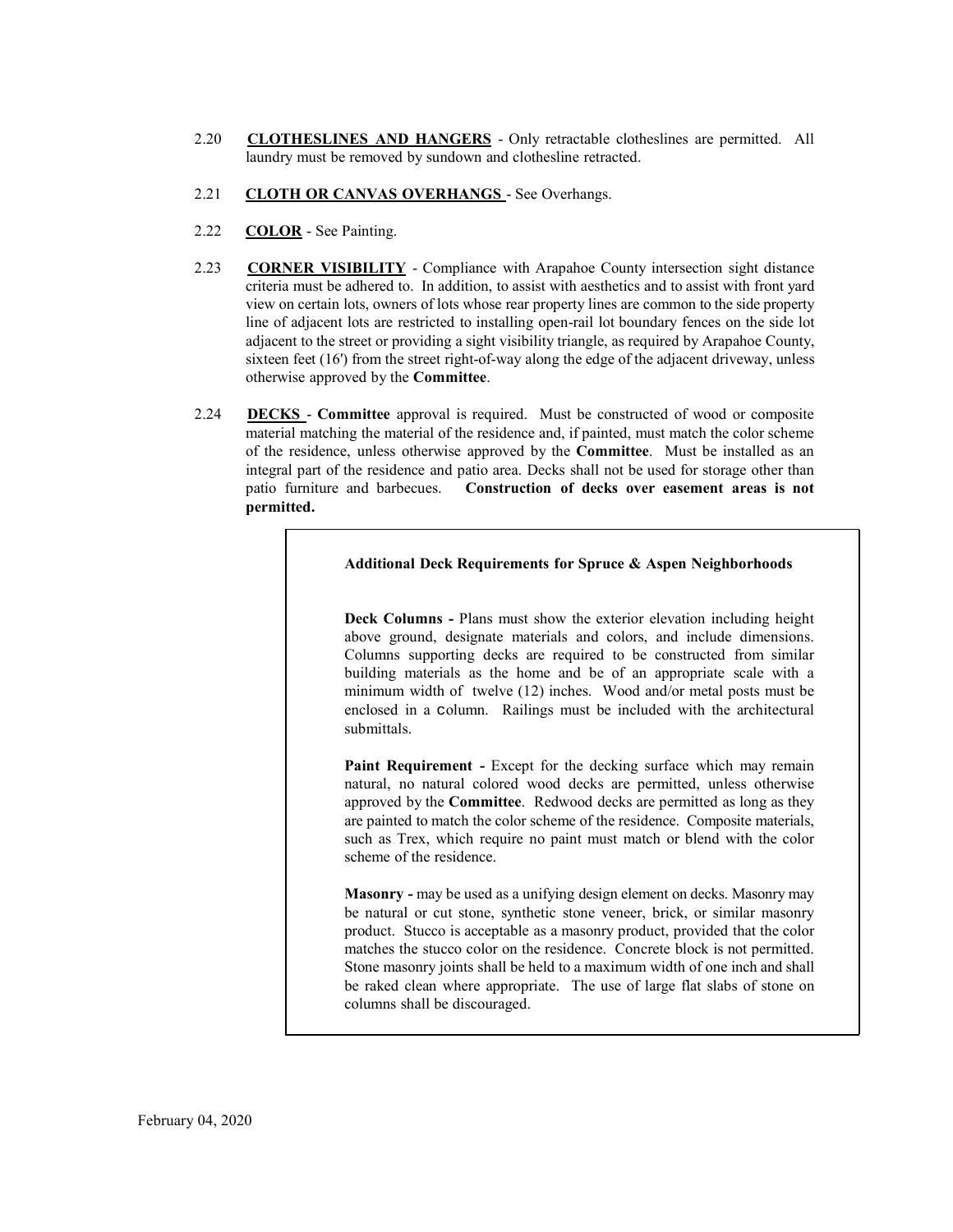- **2.245 DECK BOXES** No outdoor storage sheds are permitted. As deck boxes are not classified as patio furniture, barbeques or storage sheds, guidelines will be set forth as to appropriate placement and size of these fixtures. The deck box will be constructed of gray, brown, or tan vinyl with a complimentary earth‐tone colored lid. The Deck Box will be placed adjacent to the rear of the home. This is defined as next to the home and behind the home. To clarify this does not include the area on the sides of the home behind the fence. These structures are to serve as additional space to keep outdoor accessories. The size will be limited to 60 inches long, 30 inches high, and 30 inched deep. No LAIR is required for these Deck Boxes.
- **2.25 DOG RUNS Committee** approval is required. Dog runs must be constructed with fencing of the same design as approved in Section 2.32 or as otherwise approved by the **Committee**. Dog runs must be located in the rear or side yard, abutting the home and substantially screened from view. They are limited in size to five hundred seventy-five (575) square feet and cannot be higher than the lot boundary fence. Wood screening or mature landscape screening is required to hide a substantial view of the run. Dog runs must have double fence when next to any **Association** fence and may not use any **Association** fence as any part of the dog run fence.

#### **Additional Dog Run Requirements for Spruce & Aspen Neighborhoods:**

The required material for dog enclosures is open rail fencing. Where practical, invisible electric pet fencing is encouraged. Chain link dog runs will not be approved by the **Committee.** Dog runs in Spruce & Aspen Neighborhoods may not abut the rear or side property line of any lots bordering on parks, open space or trails.

- 2.26 **DOORS Committee** approval is required for the addition of screen or other type doors to the front of a home. The material should match existing doors on the house, and the color should be the same as that of the existing doors on the house, unless otherwise approved by the **Committee**. Security doors or security window bars require **Committee** approval. Security window bars are not permitted in front yards, but may be permitted on the lowest level of back yards upon **Committee** approval.
- 2.27 **DRAINAGE** All drainage devices, such as French drains, etc. must be approved in writing by the **Committee.** Approval shall not be granted unless provision is made for adequate alternative drainage. The established drainage pattern over any property cannot be changed without written permission from the **Committee.** All drainage directed to or across **Association** common property of **Association** maintained area must receive **Committee**  approval; contact the Arapahoe County Public Works Department for assistance. Any change to the drainage flow, direction, manner, etc., may require County approval. A homeowner is strongly advised to consult with Arapahoe County on any project that may affect drainage. French drains, trench drains, or similar devices may not discharge into any **Association**  property. If required by the **Committee**, drainage may be carried across **Association** property or County property via a **Committee**-approved mechanism at the homeowner's cost. Sites that drain directly to adjacent open space may have additional drainage restrictions imposed on the site by Arapahoe County. If you are unsure of these restrictions, please consult with Arapahoe County Public Works Department. See Section 2.49 for additional landscape requirements for lots abutting certain open space areas.
- 2.28 **DRIVEWAYS**  All driveways leading from the street to an **Owner's** home or **Property** are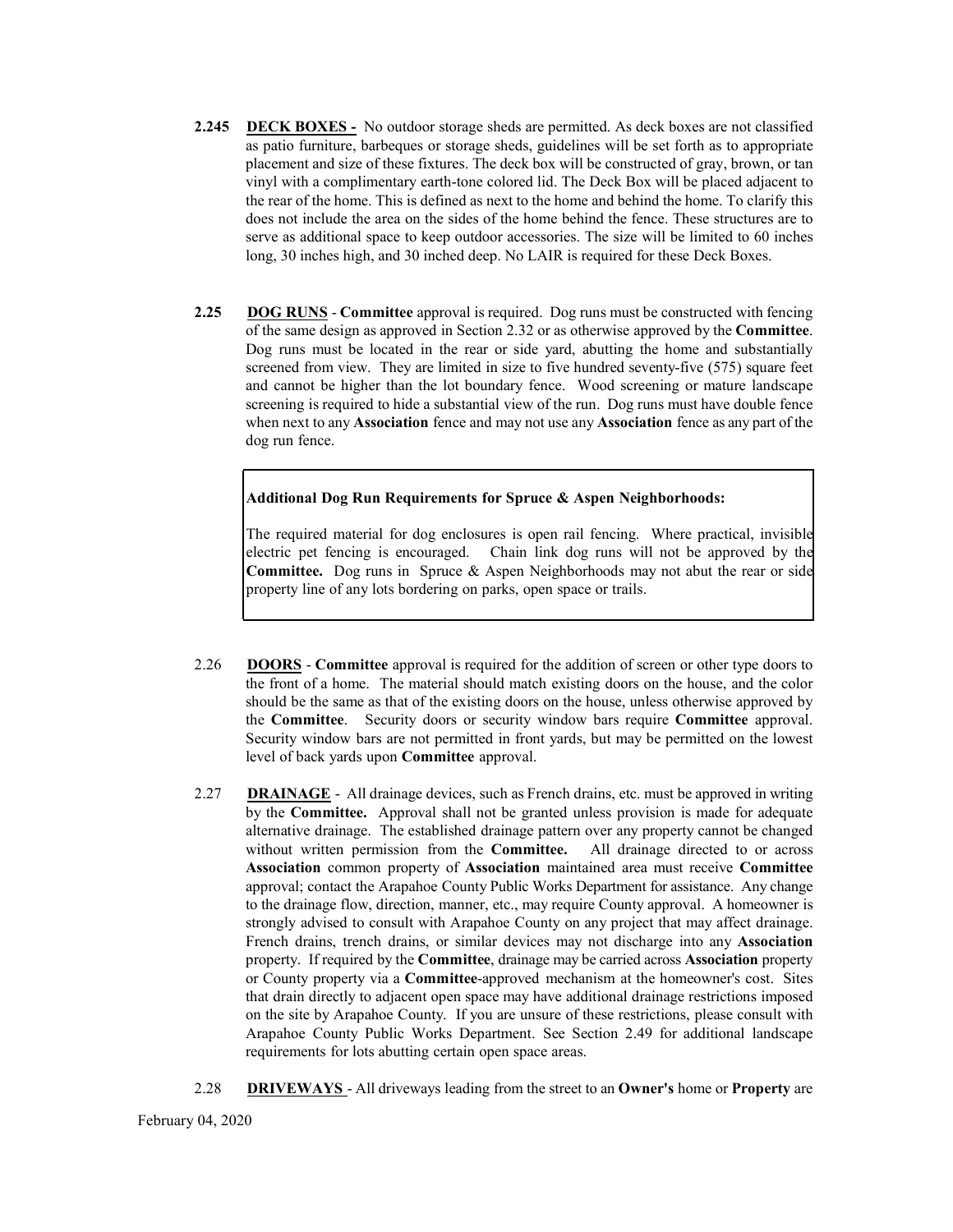to be constructed of permanent, properly formed, hard-surfaced paving (i.e., concrete with a four (4) inch minimum thickness). Modifications to the original driveway require **Committee**  approval. Widening for the purpose of extra parking space is not permitted. Extensions to existing driveways may not be more than three feet  $(3')$  in width on either side. Extensions must be constructed of concrete, natural or artificial stone, or brick pavers. No asphalt extensions are acceptable. Driveways may not be painted.

- 2.29 **EVAPORATIVE COOLERS**  See Air Conditioning Equipment.
- 2.30 **EXTERIOR LIGHTING**  See Lights and Lighting.
- 2.31 **EXTERIOR MATERIALS**  The only acceptable exterior building materials are highquality hardboard siding, high-quality state of the art brick, stone, stucco, or other harmonious materials utilized for accent or home details as approved by the **Committee**. Traditional exterior details such as front porches, gables, columns, bay windows, shutters, and window trim shall be used where appropriate if approved by the **Committee**. Colors shall be more of earthen tones and shall harmoniously blend to the visual benefit of the development.

#### 2.32 **FENCES:**

- A. **General**  Fences and/or walls/brick columns/entrance monuments constructed by developer and/or builder along or abutting **Property** lines, arterial streets, collector streets, local streets and loop lanes may not be removed, replaced, stained or painted a different color or altered, including adding a gate, without approval of the **Committee**. If any such fences and/or walls/brick columns/entrance monuments constructed by developer and/or builder which are located upon an **Owner's Property** are damaged or destroyed by **Owner** or **Owner's** agents, the **Owner shall repair and recondition the same at the Owner's** expense.
- B. **Drainage Under Fencing**  It is important to remember that certain drainage patterns may exist along or under proposed fence locations. When constructing a fence, be sure to provide for a space between the bottom of the fence and the ground elevation so as not to block these drainage patterns.
- C. **Fence Design**  Fences may not be constructed without **Committee** approval. The recommended construction shall be in accordance with the specifications shown on Figures 1 through 4 attached and in compatibility with neighbors' existing fences. All Lot Boundary Fences must be a maximum of four feet eight inches ( 4'-8") high (Figures 1  $\&$  2). Such lot boundary fences may only be open flat rail and must be constructed from new materials. Open rail fences must be four feet eight inches (4'- 8") in height and must be constructed in accordance with Figures 1 and 2. Gates in fencing must be constructed in accordance with Figure 2. All of the above-mentioned fencing must be constructed of wood. All fences must adhere to sight triangle regulations by Arapahoe County.
	- (1) **Lot Boundary Fences**  Fencing installed by **Owners** along the property boundaries of **Owners**= lots. Height limitations will be four feet eight inches (4'-8") for 4-rail fences (see Figure 1). All house Awing fences@ will be constructed per the detail on Figure 1. The **Committee** will require fence returns to be set back from the front of the house/garage a minimum of eight (8) feet (see Final Development Plan). The eight (8') foot setback requirement may be measured from a front porch, not stoop, if said porch has a concrete foundation and a full roof. Variances to this setback requirement may be granted in cases of conflict with doors, windows,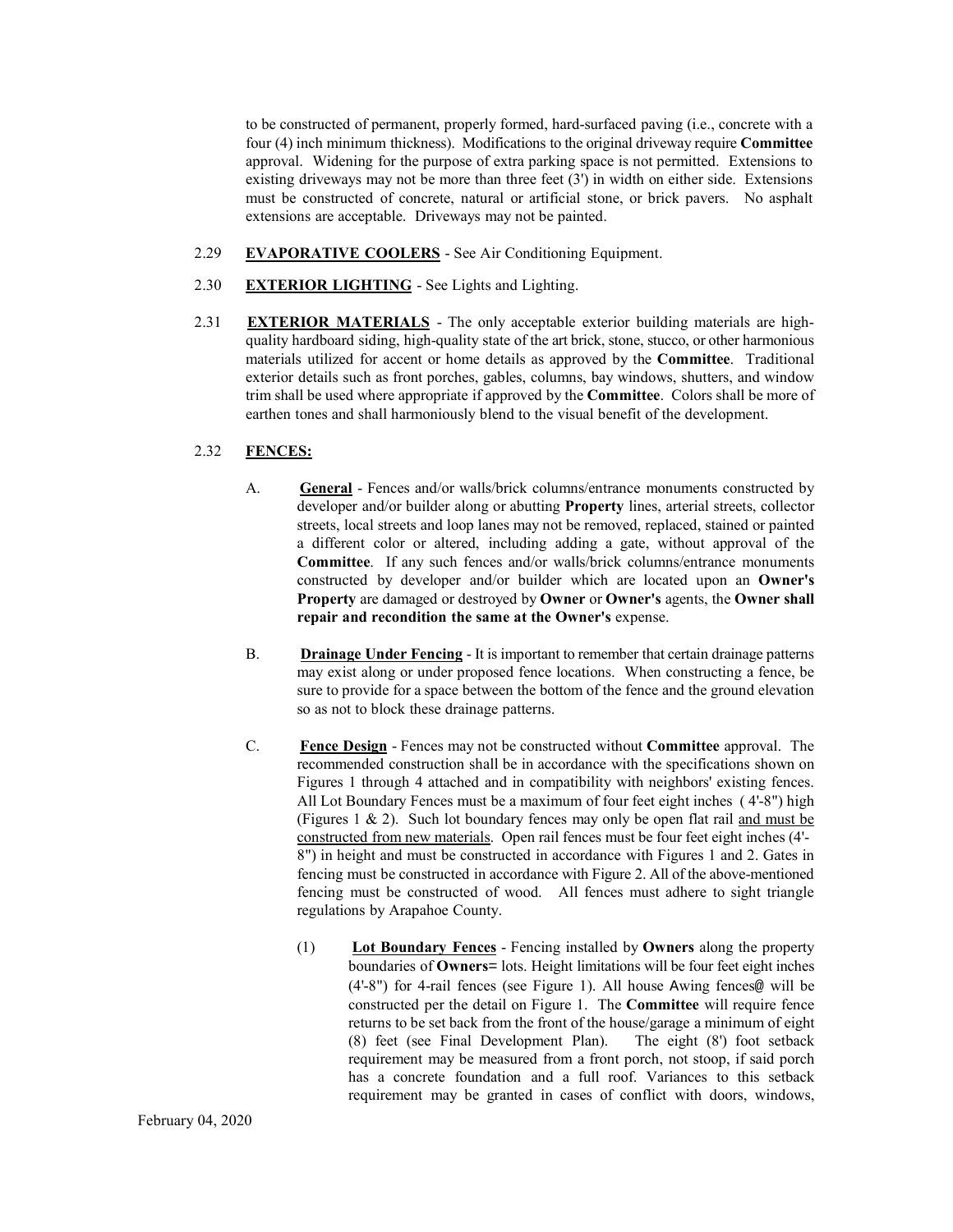electric meters, gas meters, extreme slopes, etc.

- (2) **Perimeter Fences**  Fencing along the boundary between **Association** Tracts along major streets and individual lots will be per Figures 1, 2, 3, and 4. This fence will be constructed per the Final Development Plan. Gates, removal sections, or any other type of access through the solid perimeter fence is not permitted.
- (3) **Perimeter Masonry Walls** Walls along the boundary between certain **Association** Tracts and individual lots will be per the appropriate Final Development Plan. These walls will generally be a maximum of six feet (6') high per the Final Development Plan, except along E-470 where they will be a maximum of eight feet (8'). Gates, removal sections, or any other type of access through the perimeter walls are not permitted. **Owners** may not attach anything to the back side of these walls including fences.
- (4) **Open Space Fence**  In addition to other locations where permitted, the 4' Open Rail Fence (see Figure 1) is the only fence that may be installed between those lots that back and or side to the open space and the open space adjacent to the Community. The location of this fence is shown on the Final Development Plan.
- (5) **Fences or Screening Located Within Property Line**  Must be an integral part of the landscape design.
- (6) **Double Fencing**  Not permitted, except see Dog Run, Section 2.25. Double fencing is not the same as double facing. Check with the **Committee**.
- (7) **Solid Fences**  Not allowed except as specifically provided on an approved Final Development Plan (which will normally only be adjacent to major roads including collector streets and arterial streets).
- (8) **Cluster Mail Boxes**  Fences adjacent to cluster mail boxes must allow three and one-half to four feet (3 1/2' to 4') clearance behind cluster box to allow for mail delivery.
- D. Welded galvanized wire (2"x4") mesh may be attached to an open fence, if installed on the inside of the fence and not extending above the top rail. No plastic, chicken wire, hog wire, barbed wire, or strand wire will be allowed. Chain link fences will only be allowed for Dog Runs (see Section 2.25).
- E. Fences shall not be constructed within the street right-of-way areas. The setback for the side yard fence adjacent to the street shall be a minimum of two and one-half (2- 1/2) feet from the back of the sidewalk. The fence setback from the sidewalk shall be the same distance from all adjacent corner lots so that the side lot boundary fences of both **Owners** shall meet at the back property line shared between the two **Owners**. Front fence returns of adjacent homeowners should meet at the same point when possible with a minimum setback from the front of the house of eight feet (8'). See Section 2.32 C(1) above.
- F. **Maintenance Responsibility** -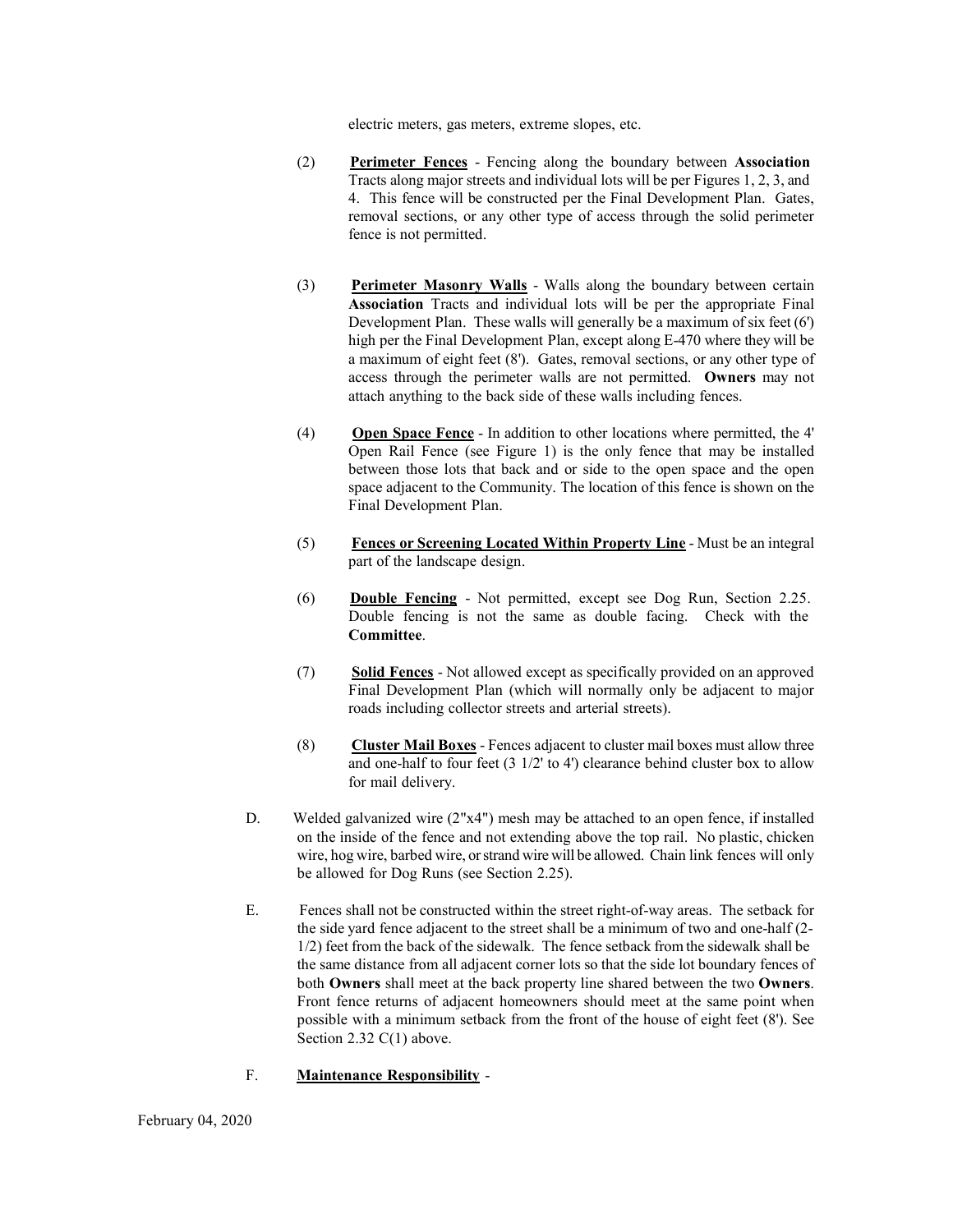- **(1) Perimeter Fences**  A six foot (6') solid perimeter fence and/or open rail fence may bound those homes with lots adjacent to residential collector streets or peripheral arterial streets. These fences have been constructed by the builder and/or developer. Maintenance of the fence is the responsibility of the homeowner. Maintenance of any brick columns is the responsibility of the Association. Deteriorated materials must be replaced by the homeowner with materials identical to the original in quality, quantity, and design. If the Board deems it necessary, it will direct the **Association** to repair the perimeter fence. The cost of repair may be assessed against the individual homeowner. Perimeter fences may not have gates or removable sections of any sort. There can be no rear or side yard access through perimeter fences.
- **(2) Perimeter Masonry Walls**  A six foot (6') solid masonry wall may bound those homes with lots adjacent to residential collector streets or peripheral arterial streets. The height of the wall along E-470 shall be eight feet (8'). These walls have been constructed by the builder and/or developer. Maintenance of the wall is the responsibility of the **Association.** Perimeter walls may not have gates or removable sections of any sort. There can be no rear or side yard access through perimeter walls.
- **(3) Lot Boundary Fences**  Lot boundary solid fences usually run along common lot lines separating two homeowners' yards. Ownership is sometimes shared between the two homeowners and maintenance is the shared responsibility of the two homeowners. Front wing fence returns between the house and side lot lines may have a gate. Preservatives that do not contain color tints are acceptable. BEHR Waterproofing Wood Finish Cedartone No. 401, or Booge Fence Defense Cedar RNF are the only acceptable colored stains. All other stains and paints are not permitted.
- **(4) Greenbelt Fences**  A greenbelt fence separates a homeowner's property from the greenbelt/public land/other landscaped tracts. These may have been constructed by the builder and/or developer. Maintenance is the responsibility of the homeowner. If the Board deems it necessary, it will direct the **Association** to repair the greenbelt fence. The cost of repair may be assessed against the individual homeowner. Color must not be altered from the original fence material. Gates in greenbelt fences are permitted if constructed per Figure 2. At such time as the **Association** deems it necessary to replace the greenbelt fence, the gate will not be replaced unless the homeowner assumes the replacement cost for said gate.
- **(5) Mesh Line Fences**  May be erected on the homeowner's side of a rail fence to assist in containment of pets or children (See Figure 1). Ownership and responsibility for maintenance is solely the homeowner's.
- **(6) Chain Link Fences**  Are only acceptable for construction of dog runs (except not permitted in Neighborhoods C  $\&$  E). They may not be used as part of the lot boundary fencing. Ownership and responsibility for maintenance is solely the homeowner's.
- **(7) Fence Stain**  Preservatives that do not contain color tints are acceptable. BEHR Waterproofing Wood Finish Cedartone No. 401 or Booge Fence Defense Cedar RNF are the only acceptable colored stains. All other stains and paints are not permitted.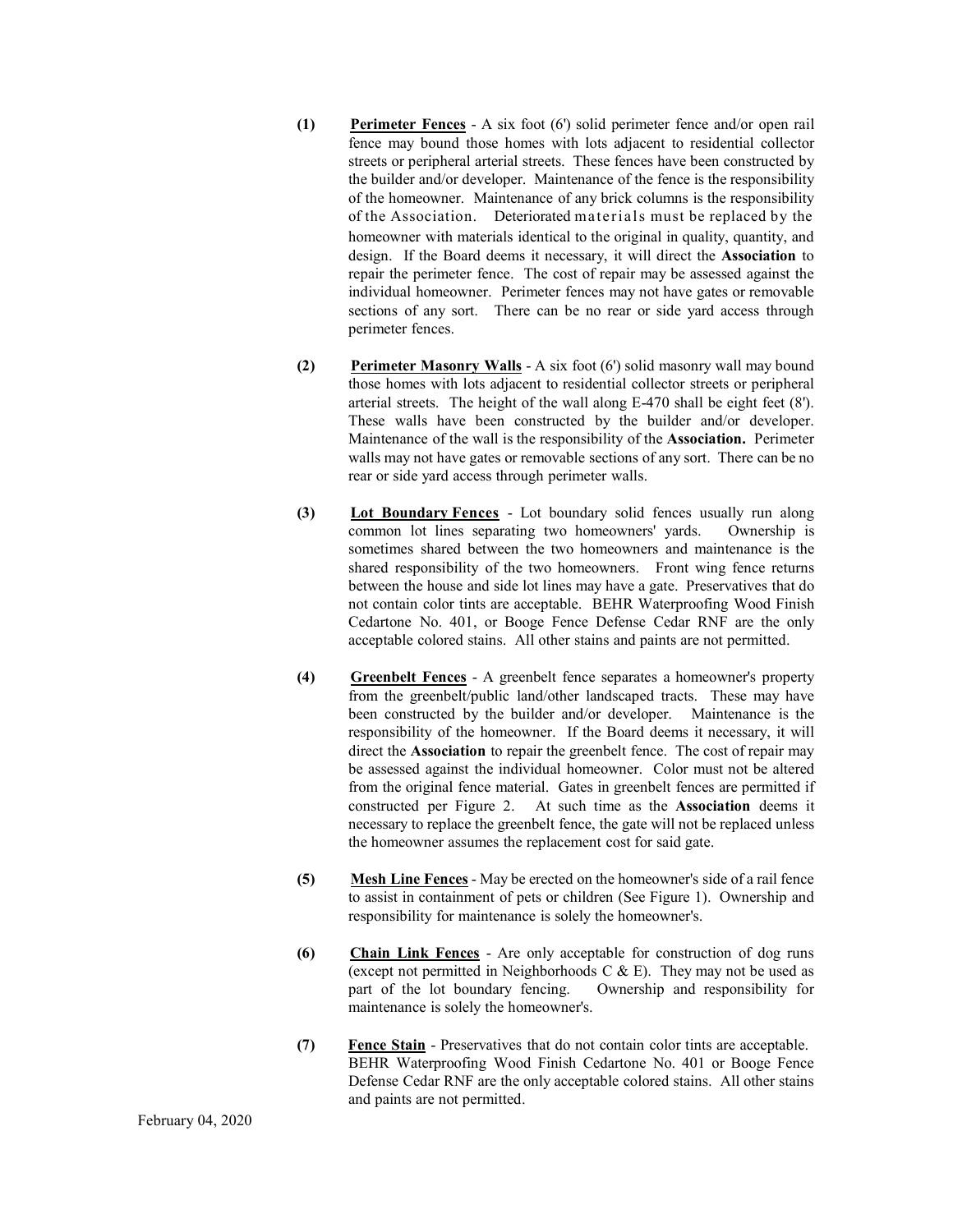#### 2.33 **FIREWOOD STORAGE** - See Wood Storage.

- 2.34 **FLAGS & FLAGPOLES**  Flagpoles attached to the front of the house or balcony do not require approval as long as the pole top does not rise above the level of the bottom sill of the second story windows and is a maximum of 8'-0" long. Free-standing poles are acceptable provided they do not exceed fifteen (15) feet in height and are located within six feet of the front of the house. All flagpoles are to be used for the flying of U.S. flags and military service flags only. U.S. and military service flags are also permitted to be displayed on the inside of a window or door of an **Owner=s** or occupant=s residence. Flags must be flown in accordance with the Federal Flag code. Flag sizes should be in proportion to the flagpole staff and military service flags may not exceed a dimension of thirty-six by forty-eight inches (36"x48"). Sport flags may be displayed on the date of a sporting event or game day only and must be removed within twenty (24) hours following the conclusion of the event/game. Holiday Flags may be temporarily displayed during the holiday and must be removed ten (10) days after the holiday. Small garden flags are permitted within six (6) feet of the front of the house. All flags displayed must be maintained and in good condition.
- 2.35 **GARAGES**  Garage doors shall be wood, hardboard or metal, painted to match the residence body color or trim. Outlining the garage door panels in a contrasting color or checker board design is not permitted.
- 2.36 **GARBAGE CONTAINERS AND STORAGE AREAS**  See Trash Containers And Enclosures.
- 2.37 **GARDENS-FLOWERS Committee** approval is not required. All flower gardens must be weeded, cared for and carefully maintained.
- 2.38 **GARDENS-VEGETABLE Committee** approval is not required, if located in the rear or side yard. Must be weeded, cared for and carefully maintained.
- 2.39 **GAZEBOS Committee** approval is required. Must be an integral part of the landscape plan and must be located in the rear yard. Maximum height cannot exceed fifteen (15') feet. Materials must be compatible with the residence materials.
- 2.40 **GRADING AND GRADE CHANGES**  See Drainage.
- 2.41 **GREENHOUSES AND GREENHOUSE WINDOWS Committee** approval is required. Must be located in rear yard; must be a contiguous integral part of the home.
- 2.42 **HANGING OF CLOTHES**  See Clotheslines and Hangers.
- 2.43 **HOT TUBS/SPAS & ENCLOSURES Committee** approval is required. Hot tub/spa must be ground mounted and an integral part of the deck or patio area and of the rear yard landscaping. Must be in the rear yard. Must be installed in such a way that it is not immediately visible to adjacent **Property Owners,** i.e., hidden by fence, shrubs, etc., and the bottom of which may not be more than twenty-four inches (24") from the ground. Manufactured redwood enclosures must be submitted for approval and will be considered on a case-by-case basis, depending upon lot location, visibility, etc. In some cases, the **Committee** may require the enclosure to be constructed of materials similar to the residence.
- 2.44 **HOLIDAY DECORATIONS** All seasonal decorations must be removed within thirty (30) days of that particular holiday or celebration. Consideration of neighbors should be exercised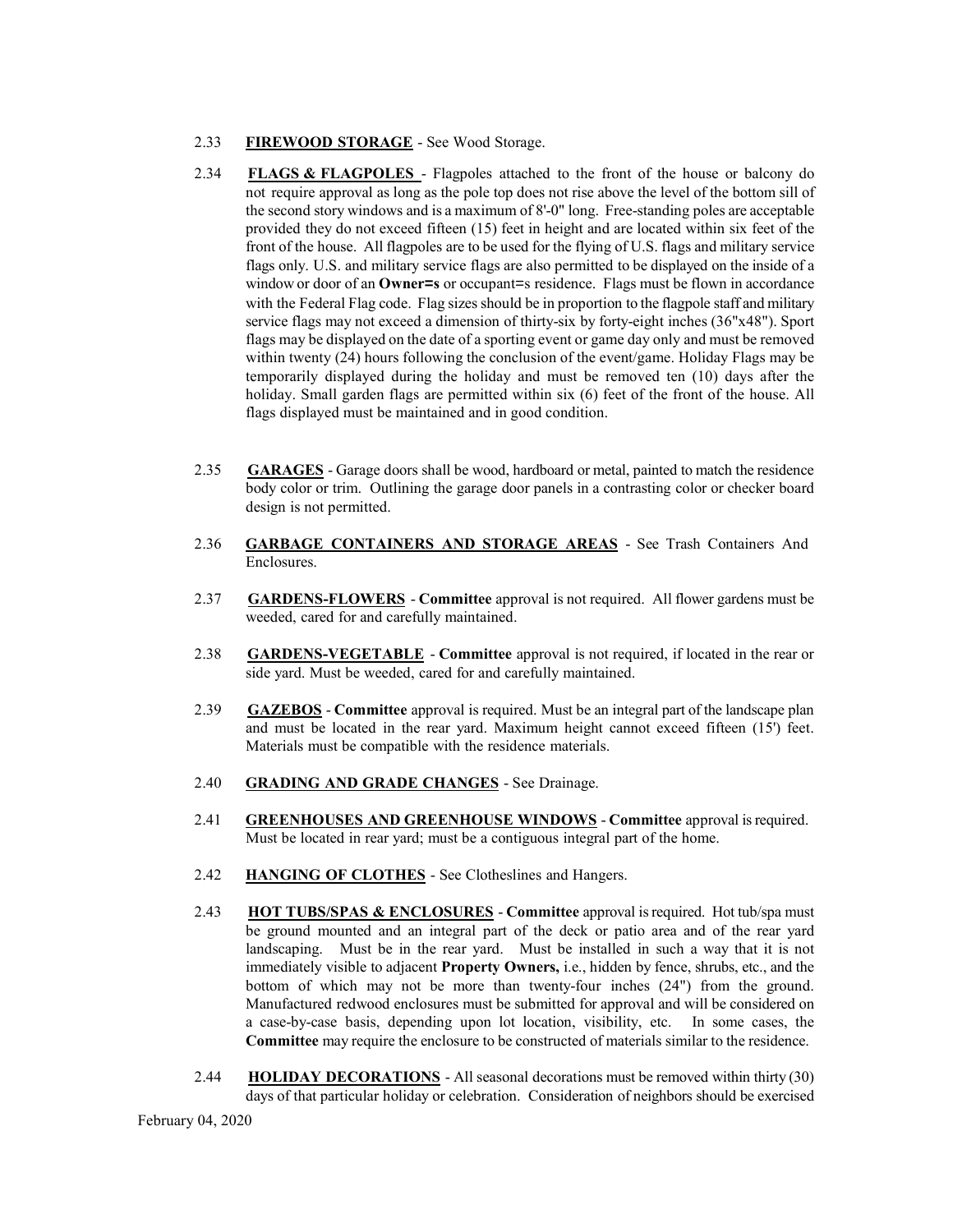when decorating for any occasion. Holiday decorations may not include any audio that can be heard beyond the limits of the lots.

- 2.45 **HOUSE NUMBERS**  See Address Numbers.
- 2.46 **IRRIGATION SYSTEMS**  Underground manual or automatic irrigation systems will not require approval of the **Committee**.
- 2.47 **JACUZZI**  See Hot Tubs.
- 2.48 **JUNK VEHICLES**  See Motor Home Vehicles.
- 2.49 **LANDSCAPE Committee** approval required. **Use the Request For Approval form**. Landscaping must be installed within twelve (12) months after the conveyance of the unit by an approved builder to the first purchaser thereof who is not an approved builder. Landscaping portions in side yards in the front of the house and on corner lots between the street and a homeowner's fence must consist, at a minimum, of sod or groupings of shrubs/trees in addition to crushed gravel, rock, or bark mulch. In backyards, quality, state-ofthe- art artificial turf grass may be considered for approval as an alternative to turf grass. Use of specialized turf grass that is promoted to conserve water, such as 90/10 bluegrass/fescue mix, is recommended. For purposes of this standard, turf grass is defined as continuous plant coverage consisting of hybridized grasses that, when regularly mowed, form a dense growth of leaf blades and roots.

**Owners** are encouraged to consider xeriscape applications when submitting plans. For the purposes of this standard, xeriscape is defined as the application of the principles of landscape planning and design, soil analysis and improvement, appropriate plant selection, limitation of turf area, uses of mulches, irrigation efficiency, and appropriate maintenance that results in water use efficiency and water-saving practices. The **Committee** shall not impose additional requirements on **Owners** who submit xeriscape plans. Plans that only include rock for the total yard without inclusion of the requirement organic materials noted above will not be approved.

(A) In addition, landscaping shall include, at a minimum:

(1) The maximum sod/seed area for the entire yard (front, back and side) shall be 50% of the permeable area unless governmental agencies having jurisdiction over the Association require a lower amount. See Section below on **Open Space Lots and Major Drainage Way Lots and Neighborhood C Lots.** Permeable area is that portion of the lot excluding the house footprint, sidewalks, driveway, etc.

(2) Tree requirement for front yard: Two (2) trees, except that for corner lots, this minimum shall be three (3) trees per the Final Development Plan. Caliper of trees must meet the Final Development Plan requirements. In general, deciduous ornamental trees must meet a minimum caliper of one and one-half inches (1-1/2"), deciduous shade trees must meet a minimum caliper of two inches (2"), and evergreen trees must be a minimum of six feet (6'-0") tall.

(3) Shrub requirements for the front yard: Five (5) shrubs

(4) Automatic underground irrigation systems are required.

(5) Additional landscape requirements may be imposed on the **Property Owner** by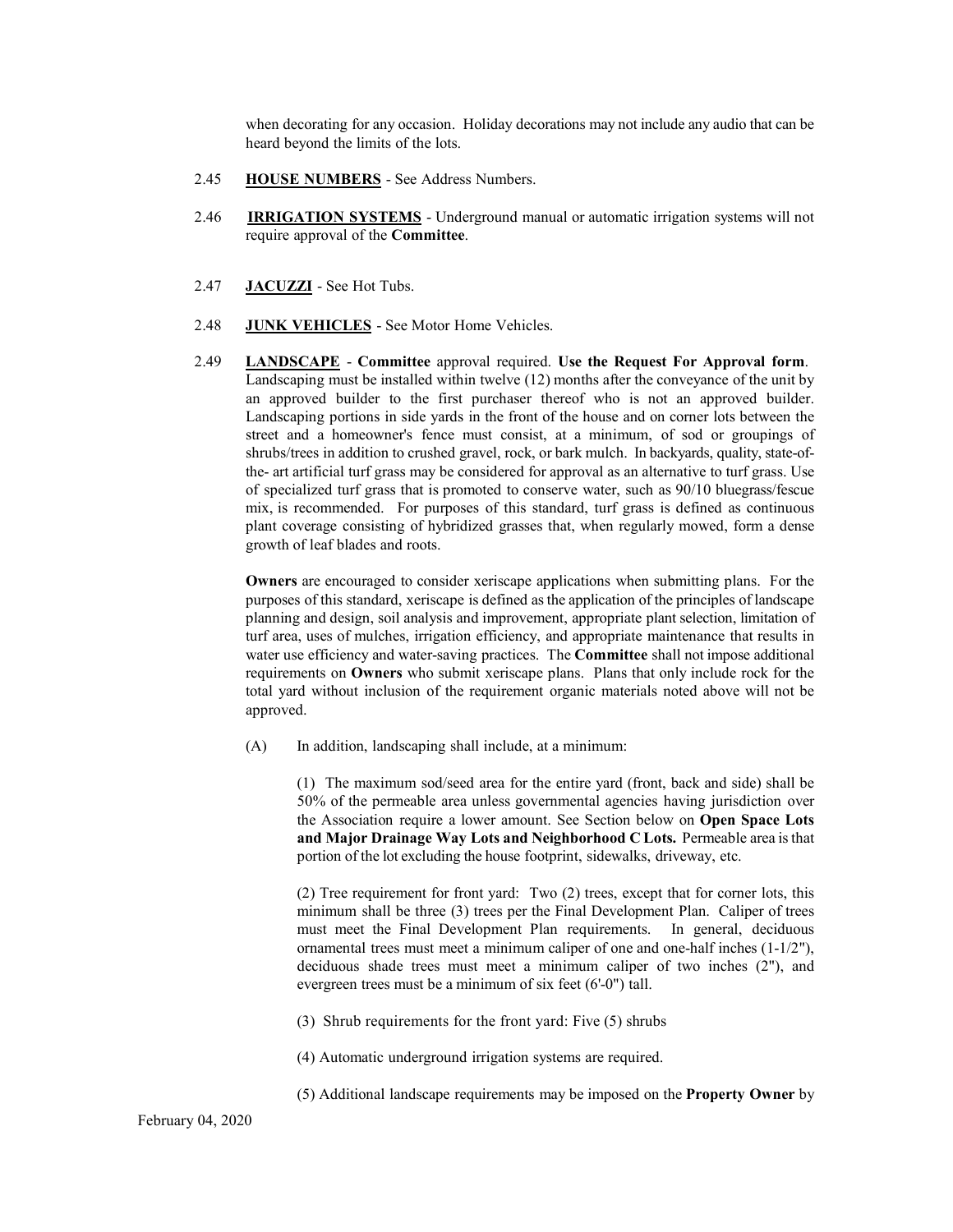Arapahoe County Final Development Plan requirements; these requirements shall be the responsibility of Arapahoe County for enforcement and not the **Committee** or **Association.**

**(6) Erosion Control techniques within the site to ensure protection of adjacent properties is mandatory and shall be in accordance with the requirements of Arapahoe County. All runoff must be controlled from each lot. No silt shall leave the lot. It is the responsibility of the Owner to control erosion. The Committee shall have the authority to require additional erosion control.**

(7) **Owner** is required to notify the **Committee** in writing upon completion of the landscape installation and shall grant the **Committee** the right to inspect the landscape installation.

**Additional Landscape Requirements for Open Space Lots, Major Drainage way Lots and Spruce Neighborhood Lots:**

**Tree/shrub Requirements - Total yard landscape shall require twenty (20) shrubs** total with a minimum of eight (8) shrubs in the front yard. In addition to the tree requirement in (A) 2 above, an additional two (2) trees are required in the rear yard.

**Roof Drains (Applies to Major Drainage Way Lots Only) -** Roof drains may not be piped to the open space but must "daylight" within the lot no less than twenty (20) feet from the rear property line.

G

B

- (B) Gravel, rock and/or soil piles left in front or on visible side yards of houses, in the street, or on the driveway is not permitted. Leaving gravel, rock and/or soil piles in the street is a violation of Arapahoe County ordinance and should be reported to Arapahoe County and not the **Association.**
- (C) Delivery and placement of landscape materials shall not damage greenbelt or entry/median areas. Delivery trucks are not allowed to cross these areas (to avoid sprinkler and landscape damage). If this regulation is violated and damage to the common **Properties** results, the **Owner** will be held financially responsible for remedying the damage caused by **Owner** or their agents.
- (D) Landscape design and installation must take into account the Fire Department regulation that no obstruction may be placed within three (3) feet of a fire hydrant.
- (E) In accordance with the Final Development Plan, "the **Owners** of private property containing a traffic sight triangle are prohibited from erecting or growing any obstructions over three feet (3') in height above the elevation of the lowest point on the crown of the adjacent roadway within said triangle."
- (F) If the governing water municipality is not permitting new sod installation due to drought restrictions, then the **Owner(s)** must install the sod portion of the landscape installation within sixty (60) days from the date the water restriction is lifted. The **Owner** is still responsible to complete all other portions of their landscape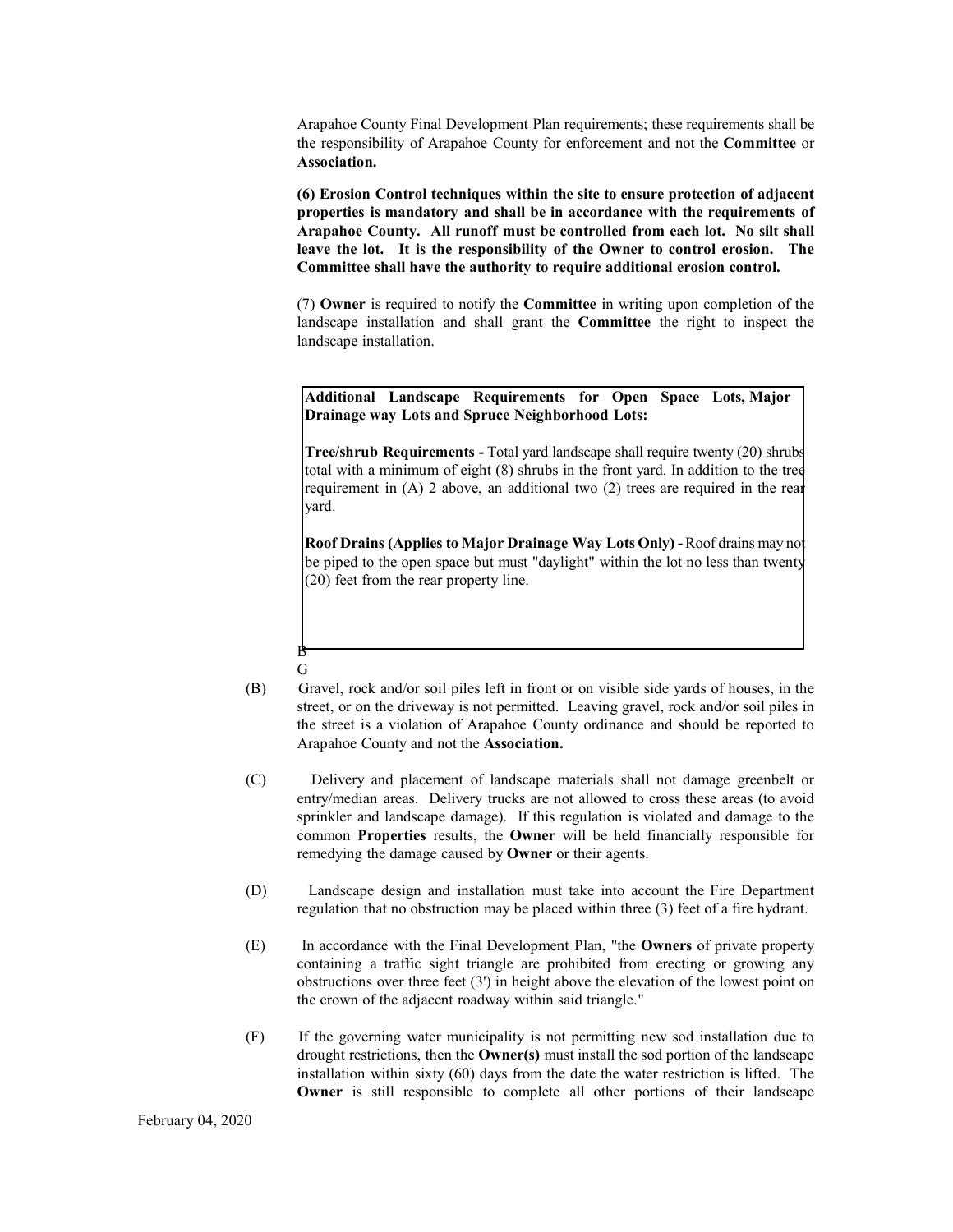installation in accordance with this Section 2.49. This extension will be granted with the condition that the **Owner** must comply with the following requirements:

1) a minimum five foot (5') area around the entire yard perimeter must be covered with weed barrier fabric and rock mulch within the twelve-month time frame; and

2) weed control must be done on an ongoing weekly basis in the area designated for sod until the landscape installation is completed; and

3) any additional erosion control measures, such as silt fencing and hay bales, must be taken to prevent erosion into neighboring yards or adjacent property as necessary.

- 2.50 **LATTICEWORK (PATTERN) Committee** approval is required. Latticework must be a minimum of one-half inch (1/2") thick if it does not adjoin directly to the house.
- 2.51 **LIGHTS AND LIGHTING Committee** approval is not required for exterior lighting if in accordance with the following guidelines: Exterior lights must be of the traditional style and character as installed by builder on other residences in the **Subdivision**, and be as small in size as is reasonably practical. Exterior lighting should be directed towards the house and must be of low wattage to minimize glare sources to neighbors and other **Owners.** Lighting fixtures should be dark colored so as to be less obtrusive. Low voltage lighting offers safety advantages over conventional house-voltage systems. Any variance from these Guidelines or usage of high wattage spotlights or flood lights requires **Committee** approval. Lighting shall be down-directed and shall not cast a glare on adjacent **Properties**. No private lighting shall be erected higher than ten (10') feet from ground level, unless specifically approved by the **Committee.** Energy-efficient outdoor lighting devices, including without limitation, a light fixture containing a coiled or straight fluorescent light bulb, and any solar recharging panel, motion detector, or other equipment connected to the lighting device are permitted.
- 2.52 **LIVESTOCK** See Animals.
- 2.53 **MAILBOXES**  Neighborhood Box Units (commonly called N.C.B.U. or cluster mailboxes) have been planned by the United States Post Office. Individual mailboxes are precluded by postal regulations. Snow removal on walkways surrounding the cluster mailboxes is the responsibility of the adjacent **Owner.**
- 2.54 **MICROWAVE DISHES**  See Antennas.
- 2.55 **MINING AND DRILLING**  Not permitted. The **Declaration,** Article 3, Section 3.22, prohibits use of the **Properties** for the purpose of mining, quarrying, drilling, boring, or exploring for or removing oil, gas, or other hydrocarbons, minerals, rocks, stones, gravel, or earth.
- 2.56 **MOTOR HOME & EMERGENCY VEHICLES** -. Motor homes or other vehicles whose primary purpose is for recreational use are not permitted to be located of parked permanently on the **Properties** or on streets within the **Subdivision** unless in compliance with the Declaration. The **Declaration** provides that no trailer, towed trailer unit, motor home, camper, including vehicle-mounted camper, whether chassis or slide in, or pick-up coach, vehicle-mounted tent, boat, semi tractor-trailer, truck/van as outlined in section 3.18(b) of the Covenants, Conditions and Restrictions (except non-commercial van or pickup) shall be parked or stored in, on, or about any **Unit** or street, except within an attached and enclosed garage or behind a privacy fence provided the vehicle cannot be seen from any public street, right-of-way or open space tract and/or park. These vehicles must be moved from the general area within twenty-four (24) hours unless approved in writing by the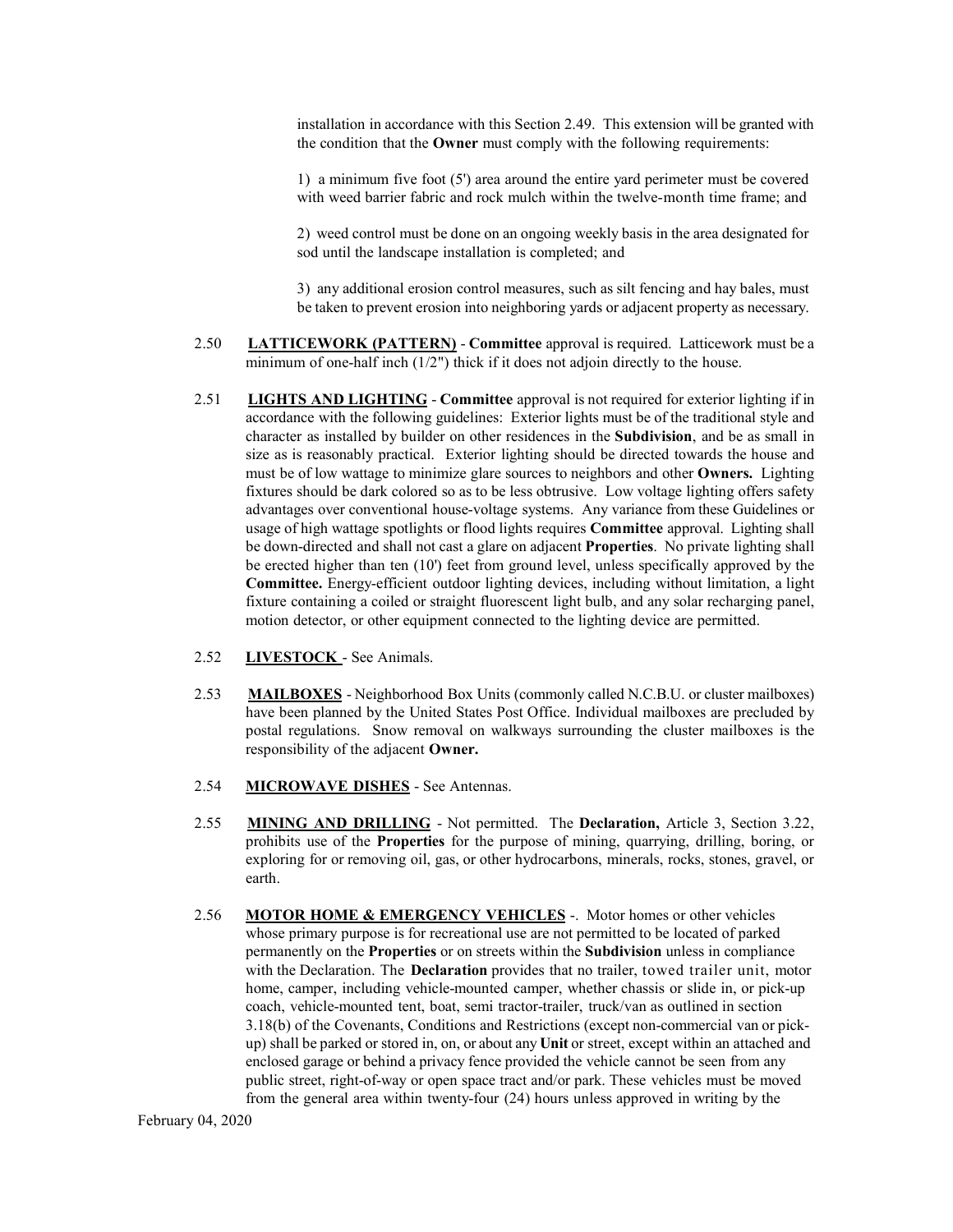**Committee.** Such vehicles may be kept only within garages. The Association does not permit enclosed structures other than garages for this type of storage.

Inoperable (or junk) vehicles, as defined in the **Declaration,** Article 3, Section 3.18, cannot be repaired, constructed or allowed to remain on any lot or on any private or public street in such a manner as to be visible from any portion of the **Properties.** Arapahoe County ordinances may also restrict the parking of vehicles described above on any public streets.

Emergency service vehicles as defined in Colorado statute 38-33.106.5(d) belonging to emergency service providers are permitted to be parked in an **Owner=s** or occupant=s driveway or community streets under the following conditions:

- a. The emergency motor vehicle MUST be required by an **Owner=s** or occupant=s employer to be parked at the **Owner=s** or occupant=s residence as a condition of the **Owner=s** or occupant=s employment; AND
- b. The emergency motor vehicle has a gross weight of ten thousand pounds or less; and
- c. The vehicle is used by an **Owner** or occupant who is a member of a volunteer fire department OR is employed by a primary provider of emergency firefighting, law enforcement, ambulance, or emergency medical services; and
- d. The parked emergency vehicle does not block emergency access or prevent other **Owners** from using the streets.

Emergency service provider is defined as a primary provider of emergency firefighting, law enforcement**,** ambulance, or emergency medical services**.**

- 2.57 **MOTORIZED VEHICLES** Motorized Vehicles are not to be driven on greenbelts or **Common Areas.** This includes snowmobiles, golf carts, motorcycles, minibikes, go-carts, mopeds and delivery trucks, but excludes lawn cutting, snow removal or maintenance equipment. Such vehicles shall not be parked as to be visible from any of the **Properties.**
- 2.58 **OVERHANGS CLOTH OR CANVAS Committee** approval is required. The color must be the same as or complementary to the exterior of the residence, unless otherwise approved by the **Committee.** Metal or fiberglass awnings are not permitted**.**
- 2.59 **PAINTING Committee** approval is not required if color and color combinations are identical to the original color painted by builder. Color or color combination changes require **Committee** approval.
	- (A) All exterior colors must be reviewed for approval by the **Committee,** including repainting of existing homes. Colors specifically not allowed shall include but not be limited to purple, orange, red, or pink. The **Committee** will assess the overall color composition formed by the individual materials.
	- (B) All roof vent caps, louvers, plumbing stacks, chimney flashing, valley flashing, etc., are to be painted a color not in contrast with the color of the roofing.
	- (C) Whenever exterior painting is to be done, all changes must be approved by the **Committee** prior to any painting being done. Changes include any paint or color scheme other than the original brand paint, color number and scheme which is on file with the builder or the **Committee.**
	- (D) It is recommended that all homes be painted on a regular schedule to avoid chipping and peeling.
	- (E) Colors which will meet requirements for approval are best described as being soft, muted colors.

February 04, 2020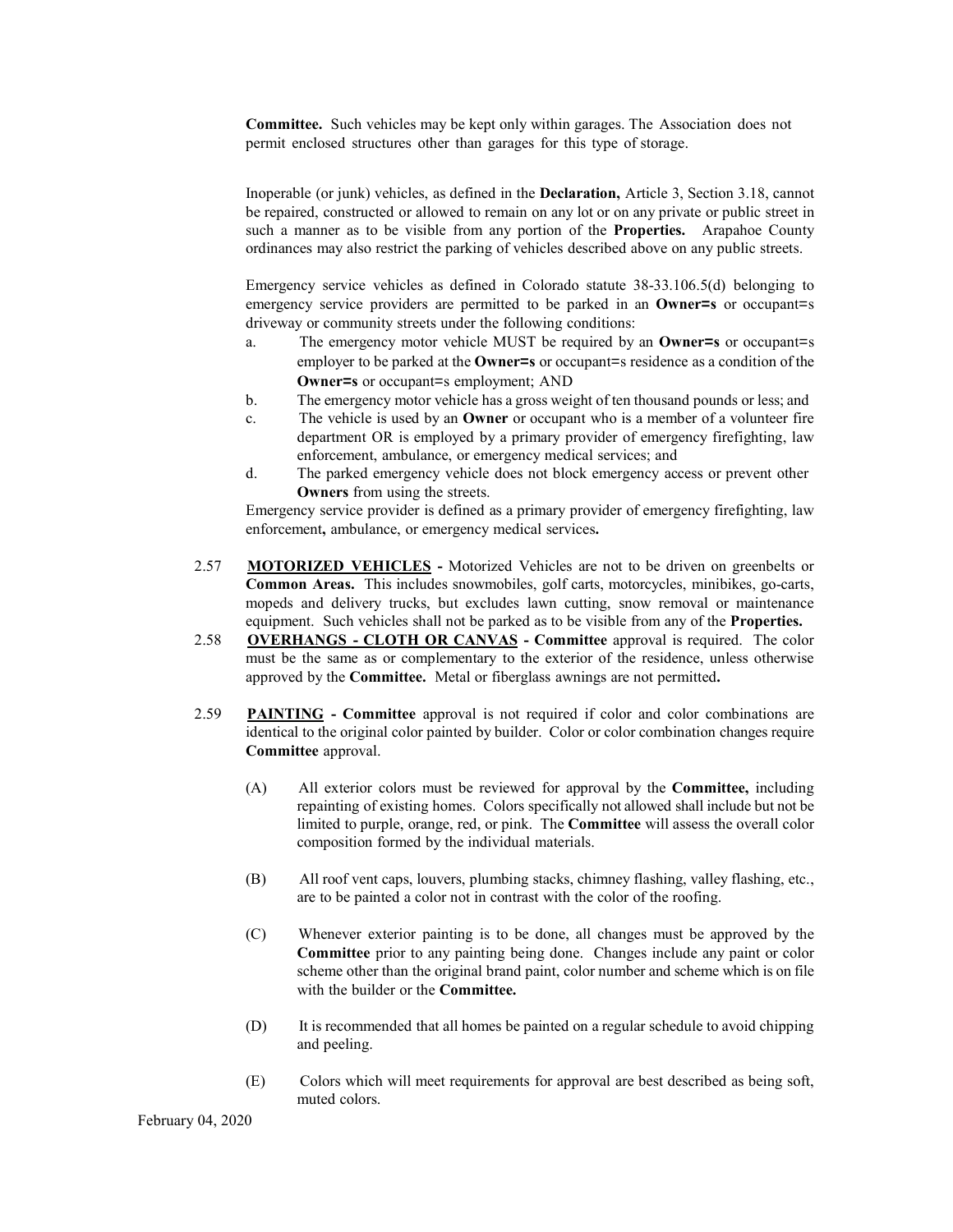- (F) All paints are to be flat or semi-gloss paints, except in the case of doors and shutters. (Please note: metal doors may not successfully accept latex paint.)
- (G) Paint schemes must be different from neighboring homes. Submittals without a description of neighbors' paint colors will not be considered by the **Committee.**
- (H) Garage doors are to be the same color as the siding or trim, unless otherwise requested and approved by the **Committee.** Outlining the garage door panels in a contrasting color or in a checker board design is not permitted.
- (I) All window trim and wood and metal area surrounding window is to remain white, except where painted a different color originally by the builder.
- (J) Most homes in the **Subdivision** have multiple tone paint schemes (e.g., siding color, trim color and accent color for shutters and doors). New colors submitted should preserve this multiple tone scheme. For example, if the trim was a different color than the doors and shutters originally, they should also be different in the submitted colors.
- (K) Selections should be submitted to the **Committee** in the form of four (4) sets of manufacturer's paint chips. Please indicate which color chips are for trim, siding and accent (doors and shutters) color. PLEASE PLAN SUBMITTAL AHEAD OF THE FORTY-FIVE (45) DAY REVIEW TIME FRAME ALLOWED FOR THE **COMMITTEE.**
- **(**L) All selections are reviewed by the **Committee** and, in some cases, by a professional consultant.
- (M) In general, after approval, only those areas that are painted may be repainted; only those areas stained may be re stained; unpainted surfaces and unstained areas such as brick shall remain unpainted and unstained.
- 2.60 **PATIO COVERS Committee approval** is required. Plans must show the exterior elevation, designate materials and colors, and include dimensions. A minimum roof pitch of a three on twelve (3/12) is preferred, and shingles must match the residence. Aluminum, fiberglass or steel covers are specifically prohibited. Flat Roofs@ will only be permitted on California-style (spaced beams) covers.
- 2.61 **PATIOS ENCLOSED** See Additions and Expansions.
- 2.62 **PATIOS OPEN Committee** approval is required. Must be an integral part of the landscape plan. Must be the same color and design as the residence, unless otherwise approved by the **Committee**. Patios and balconies shall not be used for storage other than patio furniture and barbecues.
- 2.63 **PAVING Committee** approval is required for front yard changes, regardless of whether for walks, driveways, patio areas or other purposes, and regardless of whether concrete, brick, flagstones, stepping stones, pre-cast, patterned, exposed aggregate concrete or asphalt pavers are used as the paving material.
- 2.64 **PETS**  See Animals.
- 2.65 **PIPES**  See Utility Equipment.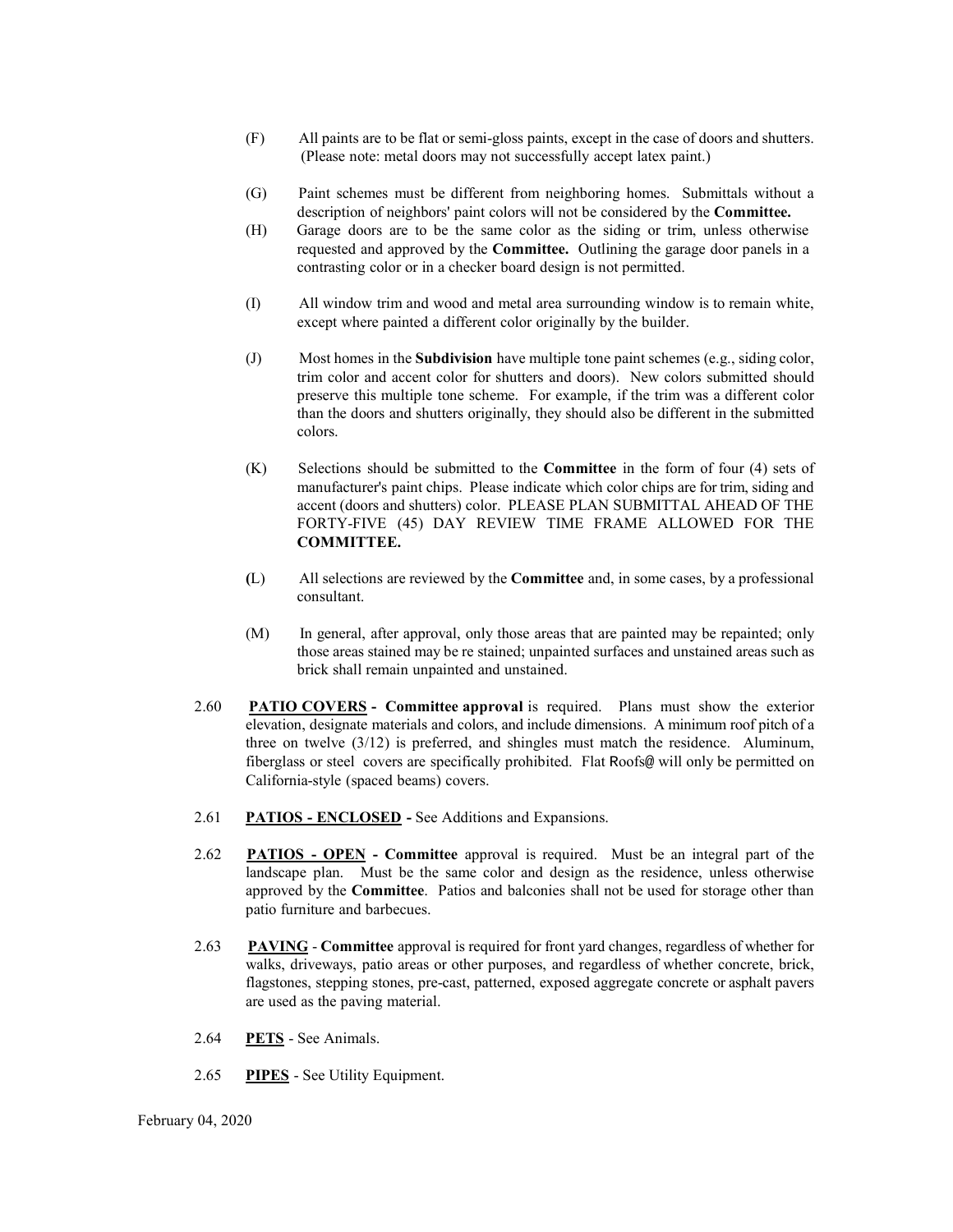- 2.66 **PLAY AND SPORTS EQUIPMENT Committee** approval is required. Equipment shall be located in the rear or side yard. Size of play yards will be considered on a case-by-case basis depending on lot size and proximity to neighbors. The maximum height of the equipment should not exceed fifteen (15) feet.
- 2.67 **POLES**  See Flags & Flagpoles, Utility Equipment, Basketball Backboard, etc.
- 2.68 **POOLS Committee** approval is required. Fencing for safety reasons may be required per local codes. Ornamental iron fencing may be required to meet safety codes.
- 2.69 **RADIO ANTENNAS**  See Antennas.
- 2.70 **ROOFS**  It is desired that the roofing material in any related group of residences be the same in appearance and type. All roofs shall be of tile, upgrade synthetic material such as Masonite type material, or Class A fiberglass asphalt thirty (30) year or greater dimensional shingle. Any upgrade synthetic material may also need approval by Arapahoe County. All roof material must also meet all requirements of Arapahoe County. Colors shall be neutral, earthtone colors. Bright red, green, blue or white colors are not acceptable.

In Filing No. 1 (Hawthorne Neighborhood), owners are required to use concrete tile with a 50-year warranty. The following concrete tile, WestTile, is approved in the colors of Victorian, Merlot or Sandstone.

In the Cottonwood Neighborhood (Filing No. 2, Parcel D), the builder-installed shingle product is approved as follows: Owens Corning Oakridge Pro 30 Asphalt Shingles in the colors of Desert Tan, Brownwood, Driftwood, Onyx Black, Sierra Gray, Estate Gray or Teak.

In the Spruce Neighborhood (Filing Nos. 2 & 7, Parcel C), the Golden Design Group/Exquisite Properties approved product is: Tamko Heritage Series 30-year laminated asphalt shingles in the colors of Natural Timber, Black Walnut, and Thunderstorm Grey.

In the Linden Neighborhood (Filing No. 2, Parcel B), 30-year architectural asphalt shingles are acceptable as noted below.

In the Cherry Neighborhood (Filing No. 2, Parcel A), 30-year architectural asphalt shingles are acceptable as noted below.

In neighborhoods (Filing Nos. 2 and 7), the following brands and colors of shingles with a minimum 30-year warranty are also acceptable products for approval:

| GAF/Elk Prestique              | Grand Sequoia  | Celestial Presidential            |
|--------------------------------|----------------|-----------------------------------|
| Antique Slate                  | Weatherwood    | Weathered Wood                    |
| Barkwood                       | Slate Blend    | Shadowtone                        |
| Sandalwood                     | Mesa Brown     | Autumn blend                      |
| Hickory                        | Cedar blend    | Bark brown                        |
| Weatherwood                    | Antique Silver | Wood tone                         |
| Presidential TL (Certain Teed) |                | <b>Grand Manor (Certain Teed)</b> |
| Autumn Blend                   |                | Gatehouse Slate                   |

February 04, 2020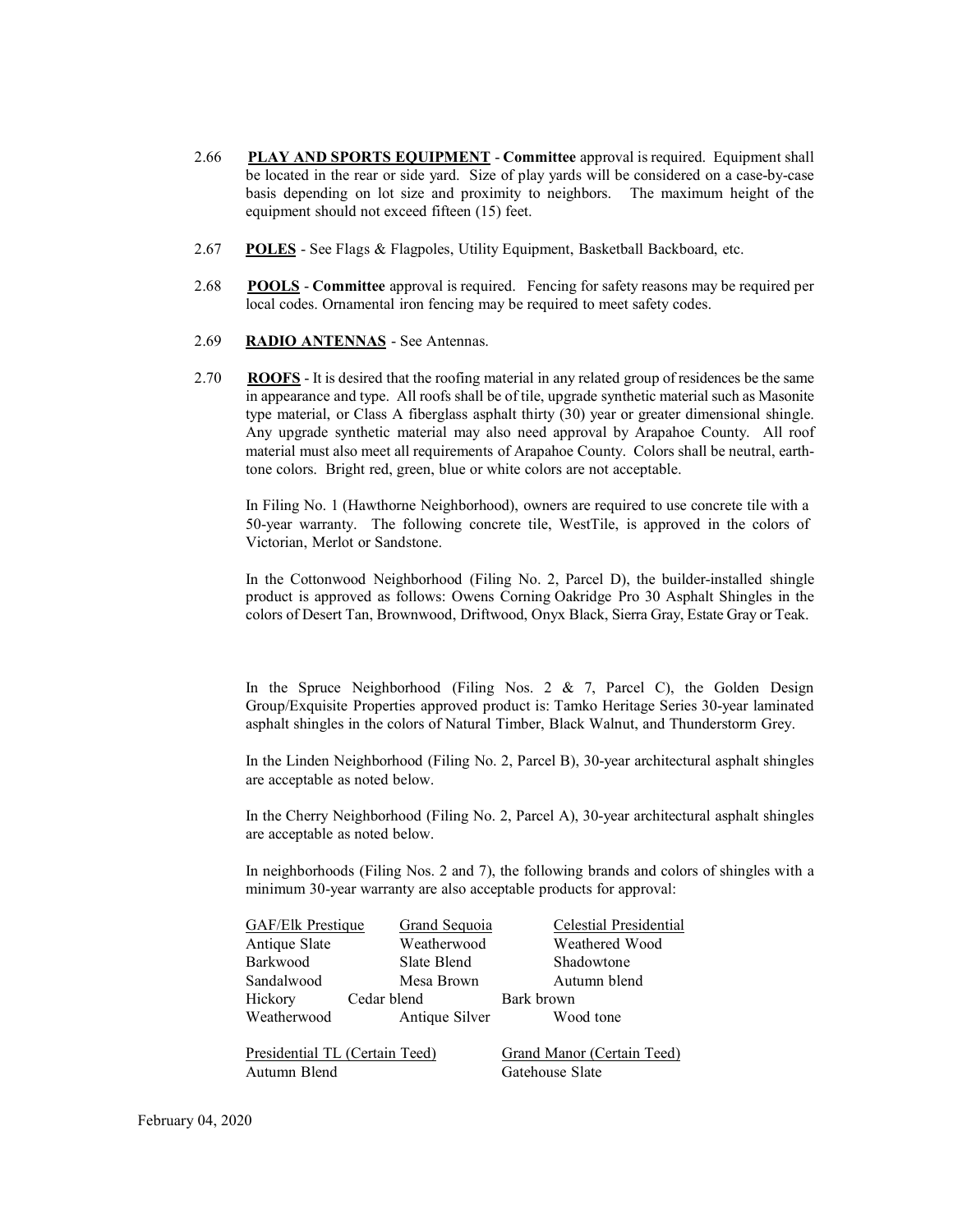| Shadow Gray<br>Weathered Wood<br>Charcoal Black<br>Bark Brown | Stonegate Gray                                                 |
|---------------------------------------------------------------|----------------------------------------------------------------|
| <u>Tamko Heritage Series</u>                                  | <b>GAF Timberline Series</b>                                   |
| Weathered Wood                                                | Weathered Wood                                                 |
| Natural Timber                                                | Stone Wood                                                     |
| Oxford Gray                                                   | Heather Blend                                                  |
| Mountain Slate                                                | Mission Brown                                                  |
| Autumn Brown                                                  |                                                                |
| <b>Black Walnut</b>                                           |                                                                |
| Thunderstorm Grey                                             |                                                                |
| Owens Corning Oakridge                                        | <b>Chancellor RGM</b>                                          |
| Driftwood                                                     | Weathered Wood                                                 |
| <b>Estate Gray</b>                                            | <b>Black Walnut Teak</b>                                       |
| <b>Brownwood</b>                                              |                                                                |
| Desert Tan                                                    |                                                                |
| Onyx Black                                                    |                                                                |
| Sierra Gray                                                   |                                                                |
|                                                               | Residents may request other roofing products than those menti- |

ioned above, but they must submit six brochures describing the shingle and showing the color desired before approval can be considered. Shingle products must have a minimum 30-year warranty, must be of a neutral color (grey, brown, black, tan), and must be a dimensional shingle. In general, the ACC will not approve colors in the tones of green, blue, red, bright rust, or white.

Partial replacement or patching of damaged roof sections must be completed with the same brand and color of shingle to match existing house shingles. In cases where the existing shingle brand and color is no longer manufactured, replacement of damaged shingles must be done with a shingle that closely matches the existing shingles in texture and color.

- 2.71 **ROOFTOP EQUIPMENT**  Not permitted.
- 2.72 **SAUNAS**  See Additions and Expansions.
- 2.73 **SCREEN DOORS**  See Doors.
- 2.74 **SETBACKS**  Are defined by the Final Development Plan (F.D.P.) as approved by Arapahoe County.
- 2.75 **SEWAGE DISPOSAL SYSTEMS**  Are not allowed.
- 2.76 **SHEDS -** Free-standing sheds are not permitted. Attached sheds will only be allowed if constructed as an integral part of and attached with a concrete foundation to the house. Construction materials (siding, masonry, shingles, doors, windows, roof pitch, paint, etc.) must match the house. Committee approval is required. Homeowners should use the "Accessory Building Request Form" to request approval. Attached sheds shall not be more than eight (8'- 6") feet six inches high at the peak, nor larger than eight (8) feet wide by ten (10) feet long. Sheds must be placed immediately up against and attached to the side of the house. Sheds siding must be constructed with siding to match the house. Shed will be painted to match the body and trim colors on the house. Eaves, gutters, etc. will be constructed on foundation or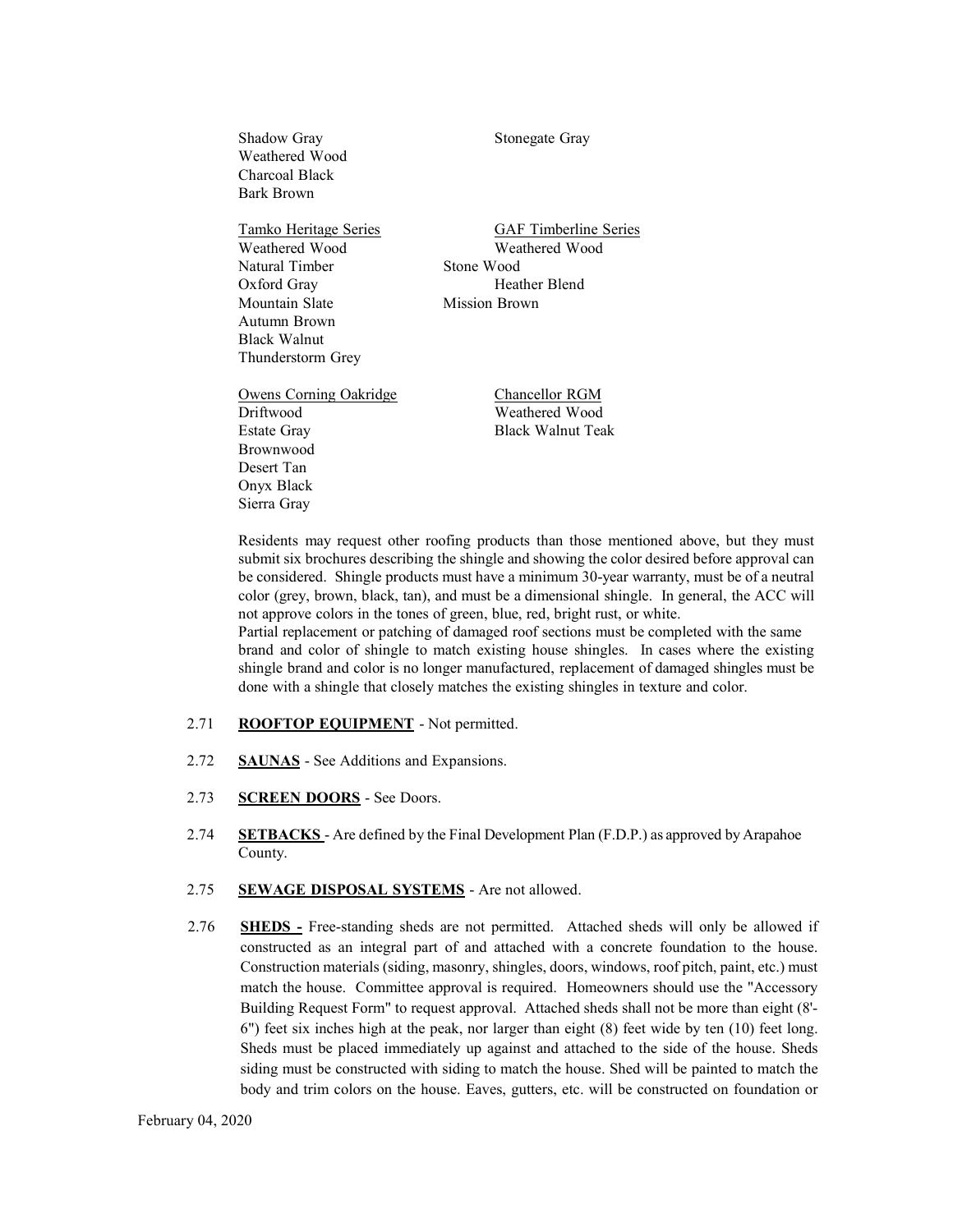slab. The shed must be attached permanently to the slab/foundation with anchors. Shed details (trim boards) must be consistent to match the house. Molding will be professionally installed, to attach the shed to the house. The pitch of the roof on the shed must match the pitch of the roof on the house. The structure will not be separate from the house, and barely visible from the street. It is possible that due to orientation of some houses, a shed may not be allowed. Space is provided around the building or design considerations have been made that will allow for future maintenance/repainting. The shed will be maintained in the same manner as the house and as required by the governing documents. Storage around the shed is strictly prohibited. A building permit and final inspection by the HOA is required. The Committee, in reviewing the application for shed approval, shall consider lot grading, fence locations, landscape screenings, etc., in granting any approvals for a shed. Only one (1) attached shed will be permitted per Lot.

For smaller shed options, see **DECK BOXES**

- 2.77 **SHUTTERS EXTERIOR Committee** approval is required. Should be of the same material and painted to match the color scheme of the exterior of the house, unless otherwise approved by the **Committee**.
- 2.78 **SIDING Committee** approval is required. Siding must be essentially the same as the siding installed by the builder on other houses in the **Subdivision**, and must be painted according to guidelines in Section 2.59 "Painting." Aluminum, vinyl, or steel siding will not be permitted. When lap siding is used, a distance of no greater than eight and one-half (8-1/2") inches between boards is required.
- 2.79 **SIGNS**  The Arapahoe County Sign Code and Article 3, Section 3.21, of the **Declaration** control signs.
	- (A) For Sale/For Rent signs: one professional sign per dwelling advertising a dwelling for sale or rent is permitted. Builder marketing signs are permitted.
	- (B) Business and Security System signs: non-advertising security system signs are allowed on the **Owner=s** property. Signs advertising a business are not permitted.
	- (C) Garage sale signs shall be removed at the end of the last sale day.
	- (D) Political signs: may be located on an **Owner=s** or occupant=s property in accordance with Arapahoe County sign code. Political signs are not allowed on **Common Areas,**  including **Association** landscape tracts and perimeter fencing. Political signs may be displayed no longer than forty-five (45) days before an election and shall be removed within ten (10) days following an election. An **Owner** or occupant may display one political sign per political office or ballot issue that is contested in the election. A political sign may be no larger than 26"x48" or the maximum allowed by any applicable county ordinance that regulates the size of political signs on residential property, whichever is smaller. A political sign is defined as a sign that carries a message intended to influence the outcome of an election, including supporting or opposing the election of a candidate, the recall of a public official, or the passage of a ballot issue.
- 2.80 **SKYLIGHTS Committee** approval is required. Skylights must be the same type as installed in new homes by builder, and exterior trim must be painted according to Guidelines.
- February 04, 2020 2.81 **SOLAR ENERGY DEVICES** - **Committee** approval is required. Must be designed to appear as if it is an integral part of the roof. No exterior plumbing may be visible from adjoining street. Installation of netting or other pest abatement features may be necessary to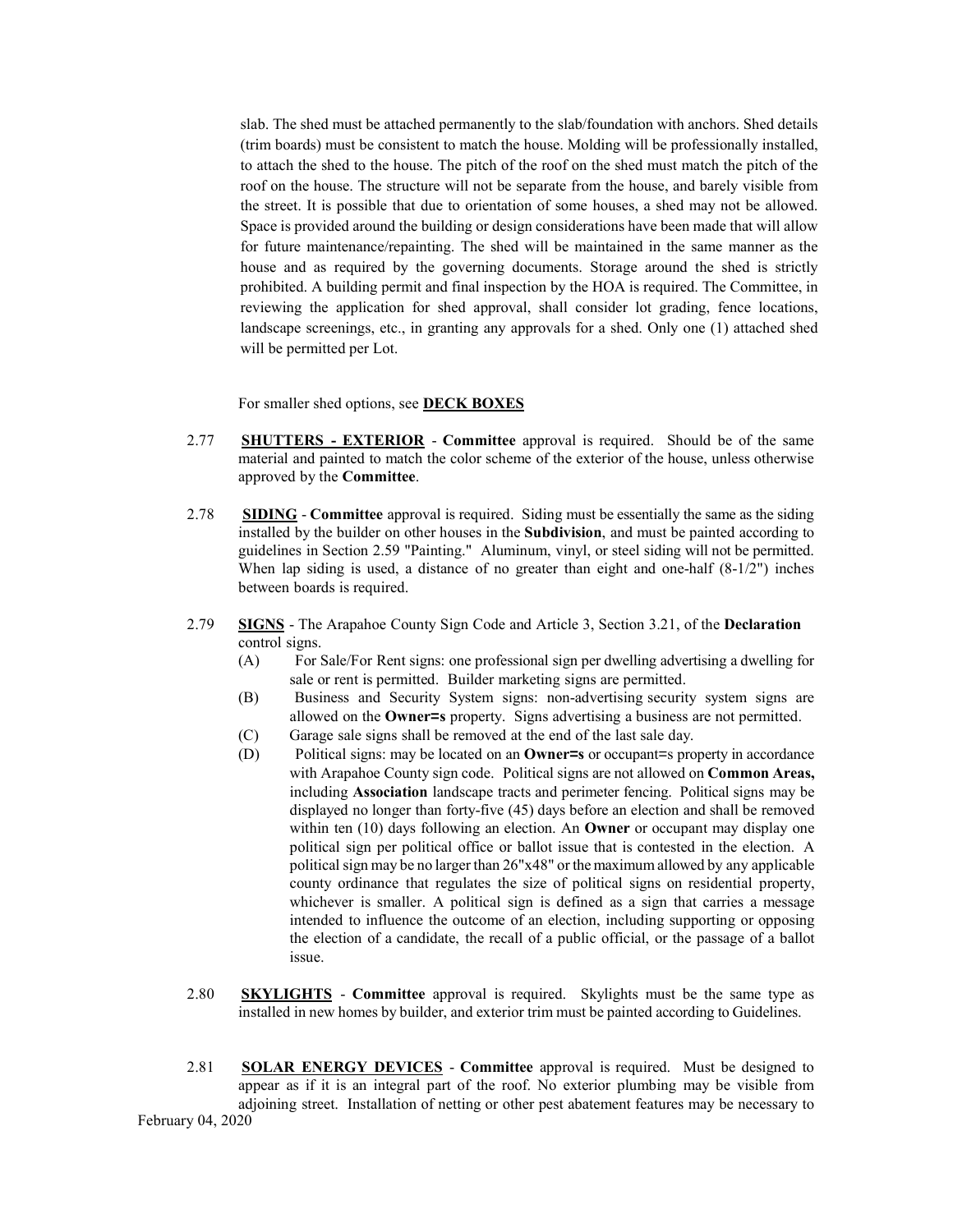prevent habitation by squirrels, birds or other small animals around the solar improvements. Compliance with Arapahoe County codes is also required.

\*\*See attachment at back of Design Guidelines\*\*

- 2.82 **SPAS**  See Hot Tubs.
- 2.83 **SPRINKLER SYSTEMS**  See Irrigation Systems.
- 2.84 **SQUARE FOOTAGE**  The Final Development Plan may define any minimum square footage requirements for the original living area (above finished ground level and fully enclosed) for residences.
- 2.85 **STATUARIES AND FOUNTAINS**  of any kind will not be allowed in the front yard without the prior approval of the Design Review Committee. The Design Review Committee will consider limited statuaries and fountains if the proposed improvement is consistent with the overall lot landscape theme, is consistent with house colors (both field and trim), and is located on porch steps or within a five foot  $(5')$  boundary from the front of the house. Height of the statuary shall not exceed forty-eight inches (48") unless otherwise approved by the **Committee**.
- 2.86 **STORAGE SHEDS**  See Sheds.
- 2.87 **SUNSHADES**  See Overhangs.
- 2.88 **SWAMP COOLERS -** Not permitted as rooftop equipment or in windows. See Air Conditioning Equipment.
- 2.89 **SWINGSETS**  See Play and Sports Equipment.
- 2.90 **TELEVISION ANTENNAS**  See Antennas.
- 2.91 **TEMPORARY STRUCTURES Committee** approval is required. Camping tents set up for cleaning or occasional overnight sleeping by children will not require **Committee** approval if left up no longer than seventy-two (72) hours.
- 2.92 **TEMPORARY VEHICLES**  See Motor Home Vehicles.
- 2.93 **TRAILERS**  See Motor Home Vehicles.
- 2.94 **TRASH CONTAINERS AND ENCLOSURES -** See Article 3, Section 3.12 of the **Declaration**. Trash containers must be stored in an enclosed garage or stored behind the wing return fence at all times except between the hours of 6:00 AM until sundown on the day of trash pickup. Trash containers that are not stored in an enclosed garage must be must be secured with lids and are limited to four (4) containers with secured lids to prevent trash from blowing into neighboring yards. Trash contained in plastic bags and/or boxes must be stored in an enclosed garage at all times.
- 2.95 **TREE HOUSES**  Not Permitted.
- 2.96 **UNDERDRAINS**  Modification or impeding the flow is prohibited.
- February 04, 2020 2.97 **UTILITY EQUIPMENT** - Installation of utilities or utility equipment requires **Committee**  approval unless located underground or within an enclosed structure. Pipes, wires, poles,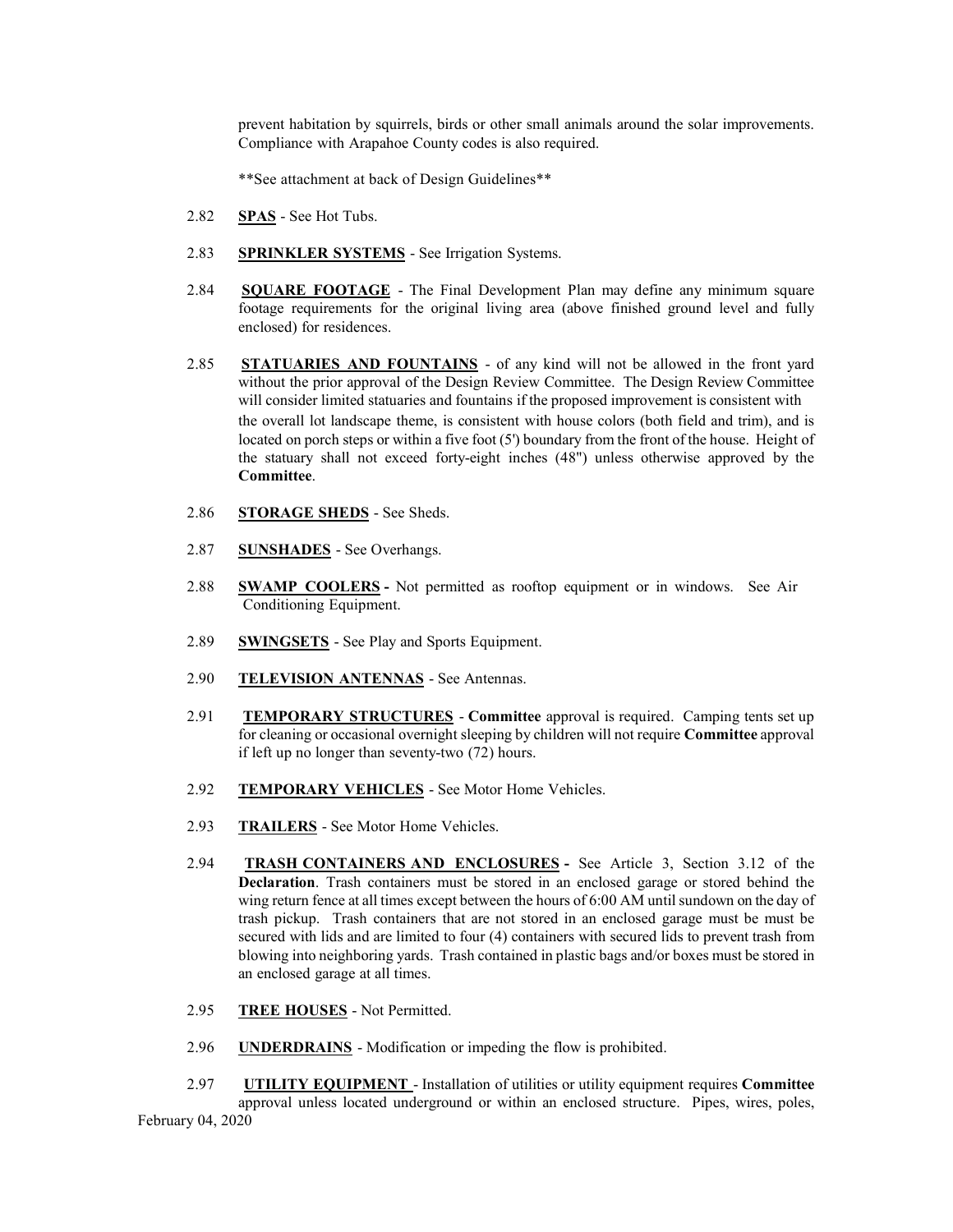utility meters and other utility facilities must be kept and maintained, to the extent reasonably possible, underground or within an enclosed structure.

- 2.98 **VANES Committee** approval required.
- 2.99 **VEHICLES**  See Motor Home Vehicles.
- 2.100 **VENTS**  See Rooftop Equipment.
- 2.101 **WALLS**  See Fences.
- 2.102 **WALLS HOUSE FOUNDATION**  No exposed foundation walls greater than eight (8) inches in height are permitted where feasible with a maximum of twelve (12) inches exposed concrete at grade transitions and twenty-two (22) inches exposed concrete at garden level and walkout side step-down. Side elevation exposed foundation walls must be mitigated by landscape, the continuation of masonry to ground level or by other means as approved by the **Committee**.
- 2.103 **WALLS RETAINING**  A single retaining wall shall not be more than thirty-six (36) inches in height (measured at the exposed side) without a permit from Arapahoe County. Where required by the **Committee**, a detailed landscape plan, indicating the size and exposure of the retaining wall, shall be provided by the **Owner** at the time of plan review for approval. **Property Owners** are liable for their respective lot drainage. Retaining walls shall be constructed of: brick, treated wood, "Versalock" (TM), natural stone, or similar materials, subject to approval by the **Committee**. Exposed concrete retaining walls are permitted only with surface treatment approved by the **Committee**.
- 2.104 **WELLS**  Not permitted. Refer to the **Declaration,** Article 3, Section 3.28, for details.
- 2.105 **WIND TURBINES** Wind-electric generators that meet interconnection standards established in rules promulgated by the Public Utilities Commission pursuant to Section 40-2- 124, C.R.S. are permitted provided that the devices meet all local municipality requirements

and that the sound associated with the wind-electric generators does not interfere with the use and enjoyment by residents of property situated nearby.

- 2.106 **WINDOWS Committee** approval is required for all windows not of the same make or design as originally installed by builder. Submission of plans and specifications to the **Committee** shall include a description of the window frame material and color. Mill finish on aluminum windows is specifically prohibited. Replacement windows shall be substantially the same as those initially installed. See Section 2.41 for restrictions on greenhouse windows.
- 2.107 **WOOD STORAGE Committee** approval is not required. Must be located in the garage, side or back yard behind and below the top of any fence, adjacent to the house, and must be neatly stacked, and must not be located so as to block any existing drainage pattern on the lot.
- 2.108 **WOOD STOVE STACKS Committee** approval required. All new and added stove stacks shall be enclosed and shall meet the Arapahoe County specifications for fire hazard compliance.

#### III. PROCEDURES FOR COMMITTEE APPROVAL

3.1 **GENERAL** - In a few cases, as indicated in the listing in the preceding Section II, a specific

February 04, 2020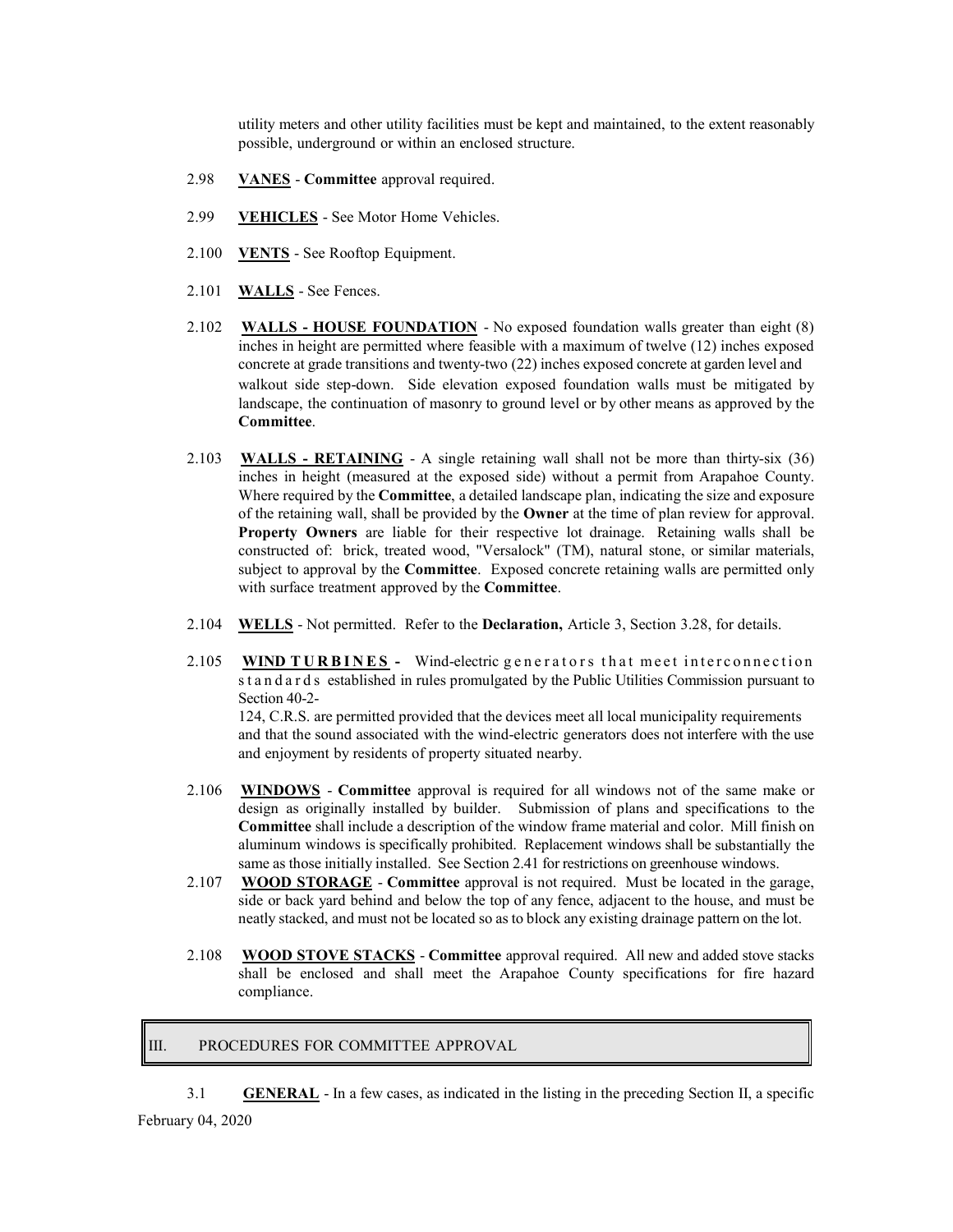type of **Improvement** is not permitted under any circumstances. In all other cases, including **Improvements** not included in the listing in Section II, advance or prior written approval by the **Committee** is required before an **Improvement** to **Property** is commenced. This section of the Guidelines explains how such approval can be obtained.

- 3.2 **DRAWINGS OR PLANS**  Article 4 of the **Declaration requires an Owner to submit to the Committee**, prior to commencement of work on any **Improvement** to **Property**, descriptions, plot plans, construction plans, specifications and samples of materials and colors, etc., as the **Committee** shall reasonably request, showing the nature, kind, height, width, color, materials and location of the proposed **Improvement**. In the case of major **Improvements**, such as room additions, decks, or structural changes, detailed plans should be professionally prepared by an architect, engineer, and/or draftsman and should meet Arapahoe County requirements. However, simple drawings and descriptions may be sufficient for other **Improvements**. Whether done by the **Owner** or professionally, the following Guidelines should be followed in preparing drawings or plans:
	- **(**A) The drawing or plan should be done to scale, and should depict the property lines of your lot and the outside boundary lines of the home as located on the lot. Drawings made from a lot survey base are preferred.
	- (B) Existing **Improvements**, in addition to the home, should be shown on the drawing or plan, and identified or labeled. Such existing **Improvements** include driveways, walks, decks, trees, bushes, etc.
	- (C) The proposed **Improvements** should be shown on the plan and labeled. Either on the plan, or an attachment, there should be a brief description of the proposed **Improvement**, including the materials to be used and the colors.
	- (D) The plan or drawing and other materials should show the name of the **Owner,** the address of the home, and a telephone number where the **Owner** can be reached.
- 3.3 **SUBMISSION OF DRAWINGS AND PLANS**  Four (4) copies of the "Request for Approval Form" and four (4) copies of the drawing or plan shall be submitted to the **Committee**. Plans should be submitted to the **Design Review Committee** in care of the **Association's** property management company.
- 3.4 **REVIEW FEE**  No fee is charged at this time, for review/approval of plans by the **Committee**. All costs, if any, for submittals shall be borne by the **Owner.** Any engineering consultant fees or other fees reasonably incurred by the **Association** in reviewing any proposed **Improvement** will be assessed to the homeowner requesting the **Improvement**.
- 3.5 **ACTION BY THE COMMITTEE**  The **Committee** will meet as required to review plans submitted for approval and covenant/regulation violation complaint letters received. The **Committee** may require submission of additional information or material, and the **Committee**  may deny the request until all required information or materials have been submitted. The **Committee** will contact the **Owner** by phone, if possible, if additional information or materials are required. The **Committee** will act upon all requests within forty- five (45) days of receipt of the initial request, or within forty-five (45) days after receipt of all additional information or materials requested by the **Committee**, unless the time is extended by mutual agreement. All decisions of the **Committee** will be in writing.
- 3.6 PERFORMANCE OF WORK- After approval by the Committee, a proposed **Improvement** to **Property** should be accomplished as promptly as possible, in accordance

February 04, 2020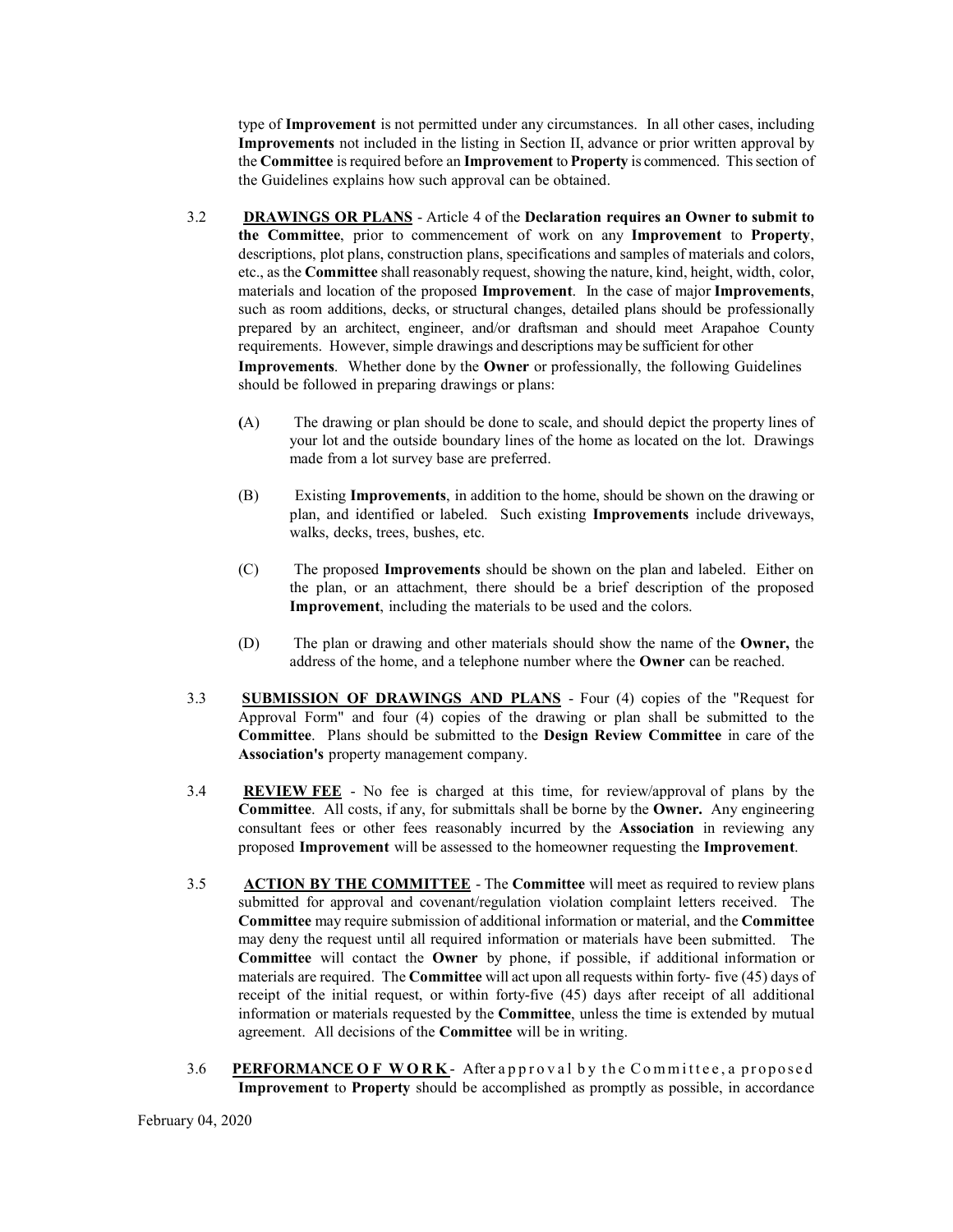with the approved plans, drawings and descriptions. The work must be completed, in any event (except for Declarant and Approved Builders), within twelve (12) months (except landscaping which must be completed per Section 2.49 of these Design Guidelines and per the **Declaration**, Article 3, Section 3.2) unless a shorter time period is specified by the **Committee**.

- 3.7 **RIGHTS OF APPEAL**  An **Owner** may appeal to the **Association** Board of Directors in the event of disapproval of a request by the **Committee**.
- 3.8 **COMPLAINTS**  Should be submitted to the **Committee**, in writing, and must be dated and signed by an **Owner.** The Board of Directors and the **Committee** will take all reasonable action to preserve the anonymity of complaining **Owners.**
- 3.9 **DECLARATION PREVAILS**  The Foregoing **Design Review Committee** Guidelines and procedures are supplementary to all of the terms and provisions of Article 4 of the **Declaration,** and shall remain in full force and effect. In the event of any actual or apparent conflict between these procedures and said Article 4, the latter shall prevail.

#### **FORMS**

**To retrieve the following forms, please print them from the Forms section of the Copperleaf Homeowners Association web site at www.copperleafhoa.org** .

> **Design Review Committee Request for Approval Form (Use this form when submitting requests for general items as specified on the form checklist)**

> **Design Review Committee Accessory Building Request Form (Use this form when submitting requests for attached sheds, patio covers, or residence additions)**

**Design Review Committee House Repaint Form (Use this form when submitting house repaint requests)**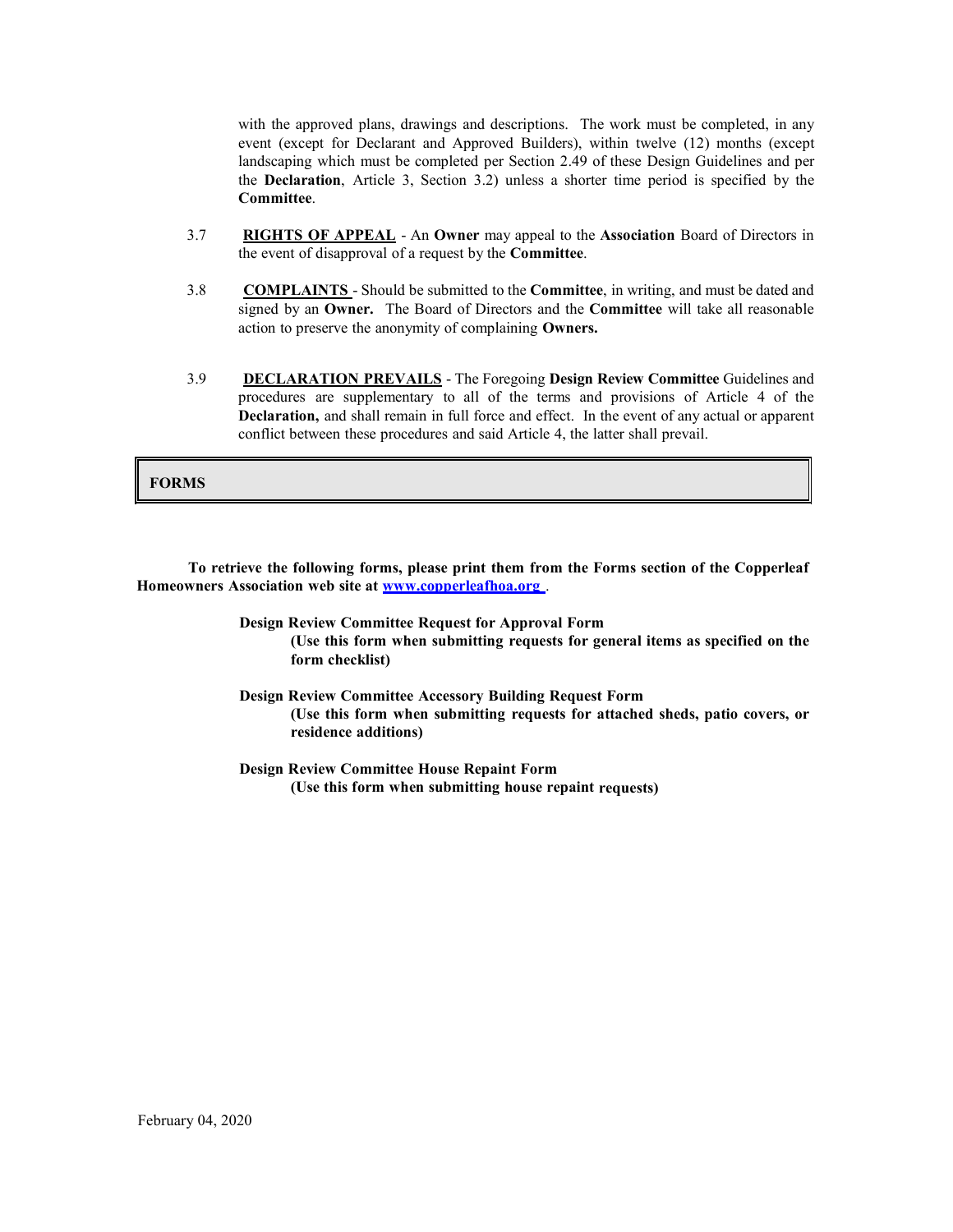### **SCHEMATIC FIGURES**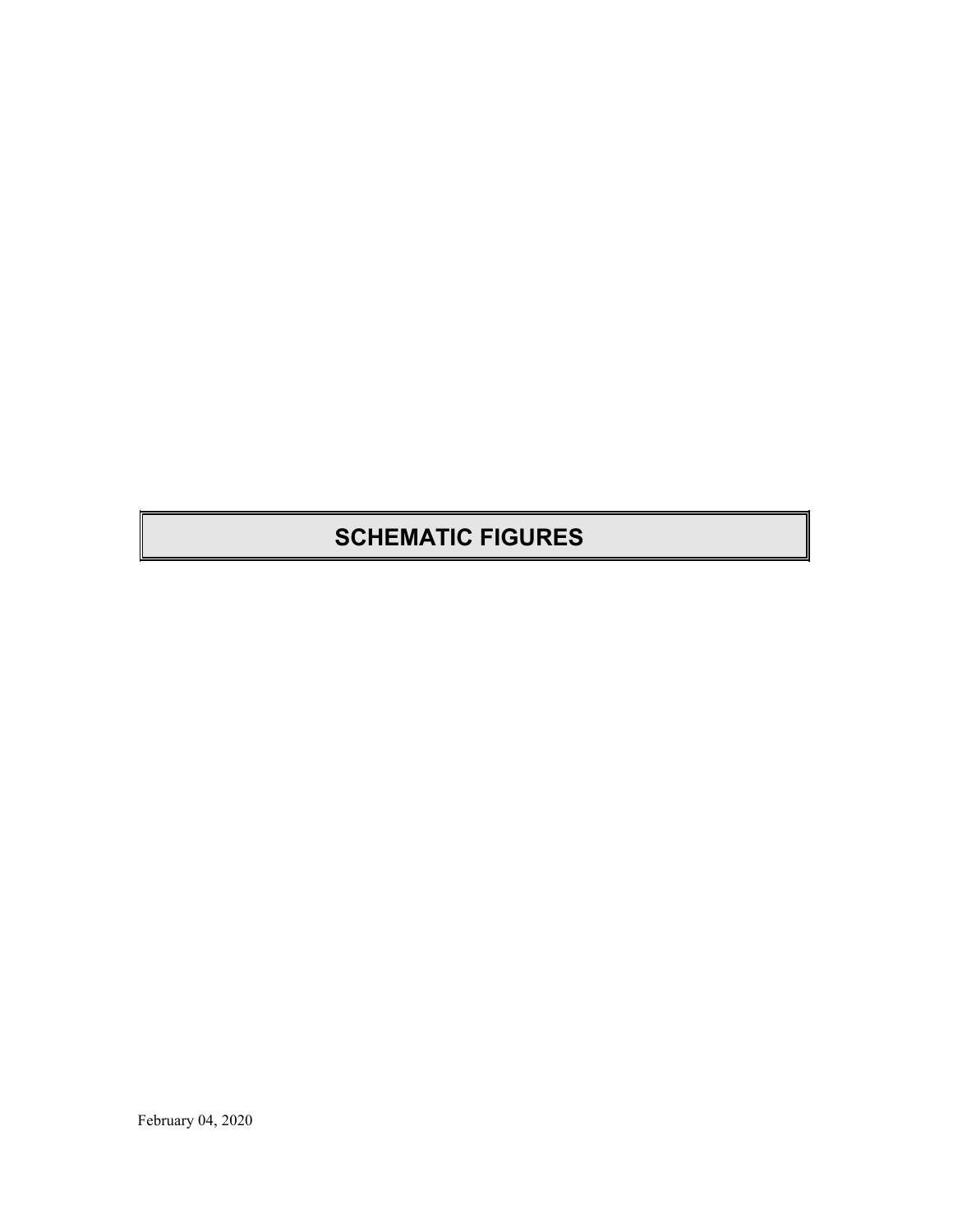



ゝィ

سے د

 $\sim$ 

 $\overline{\mathscr{L}}$ 

 $\overline{\mathbb{R}}$ 

 $\rightarrow$ 

 $\Rightarrow$ 

 $\Rightarrow$   $\circ$ 

**4" RAIL FENCE** 

 $\sim$ 

 $\sim$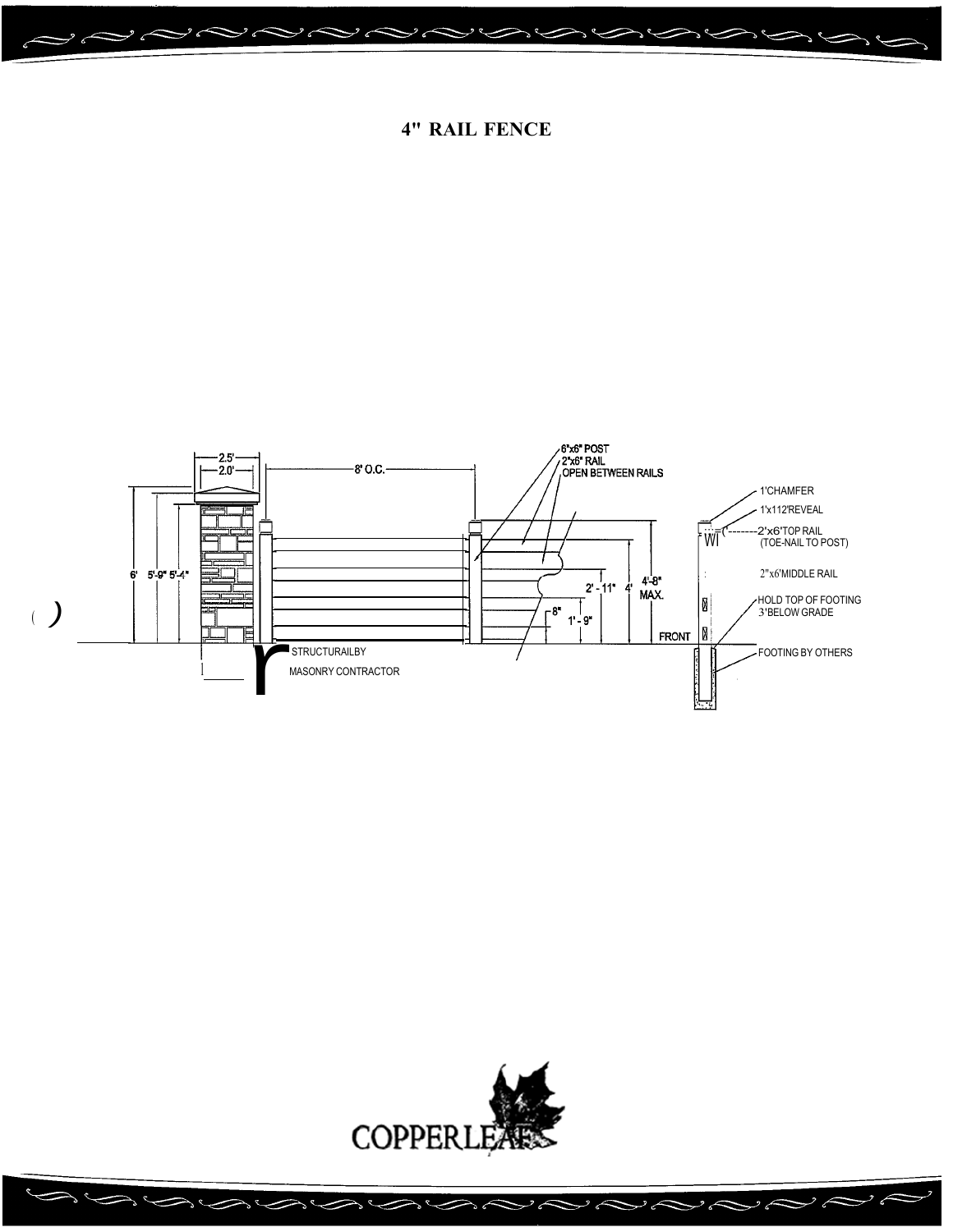





 $\sim$ 

 $\overline{z}$ 

 $\overline{\mathscr{L}}$ 

سب د

 $\sim$ 

 $\rightarrow$   $\leftarrow$ 

 $( )$ 

 $\overline{u}$ 

 $\geq$ 

 $\Rightarrow$ 

 $\lambda$ 

 $\sim$ 

 $\overline{\phantom{0}}$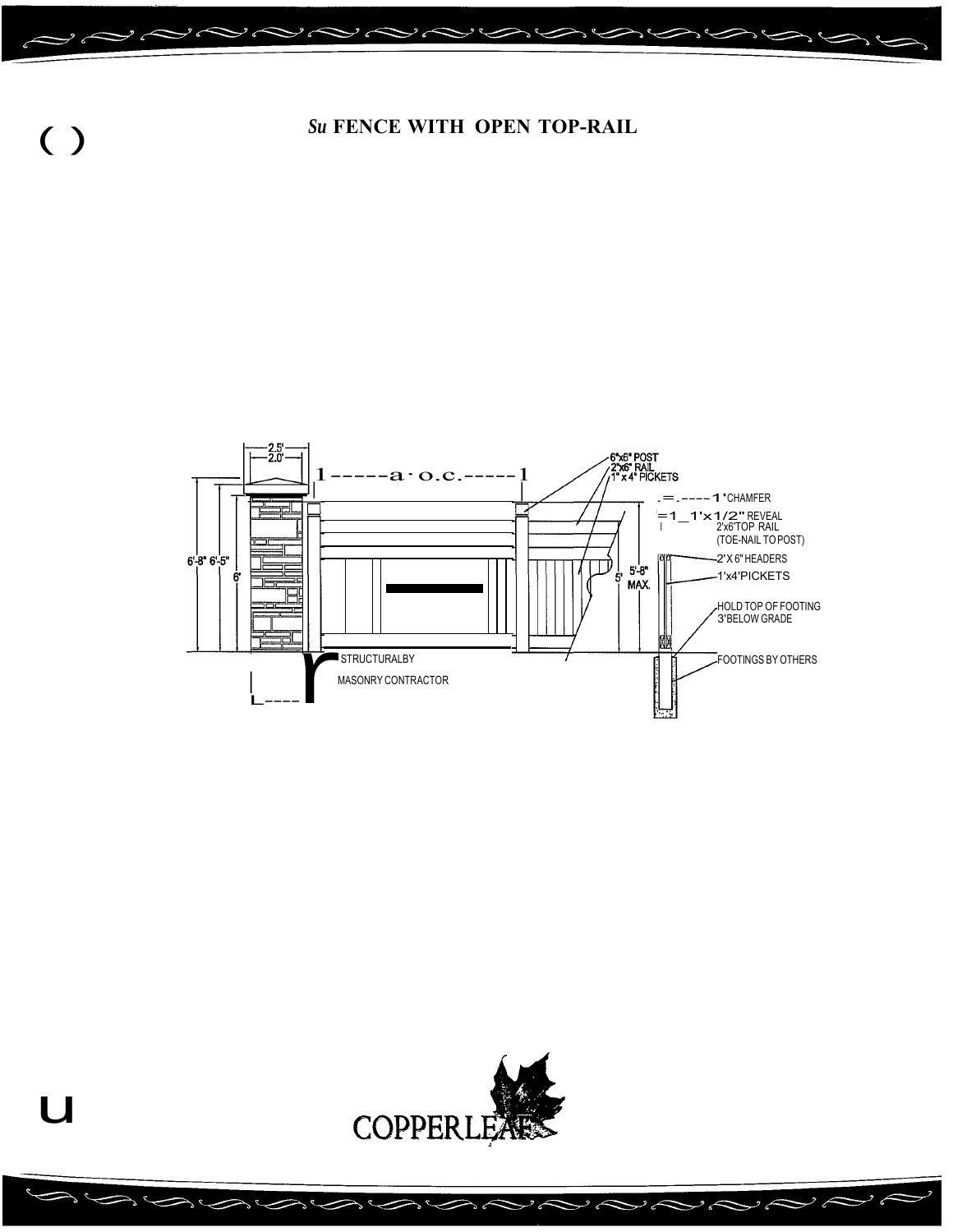

arterial street to collector street<br>fencing



تم و

سم و

 $\overline{\mathcal{L}}$ 

 $\overline{\mathscr{L}}$ 

 $(1)$ 

 $\mathcal{L}$ 

 $\lambda$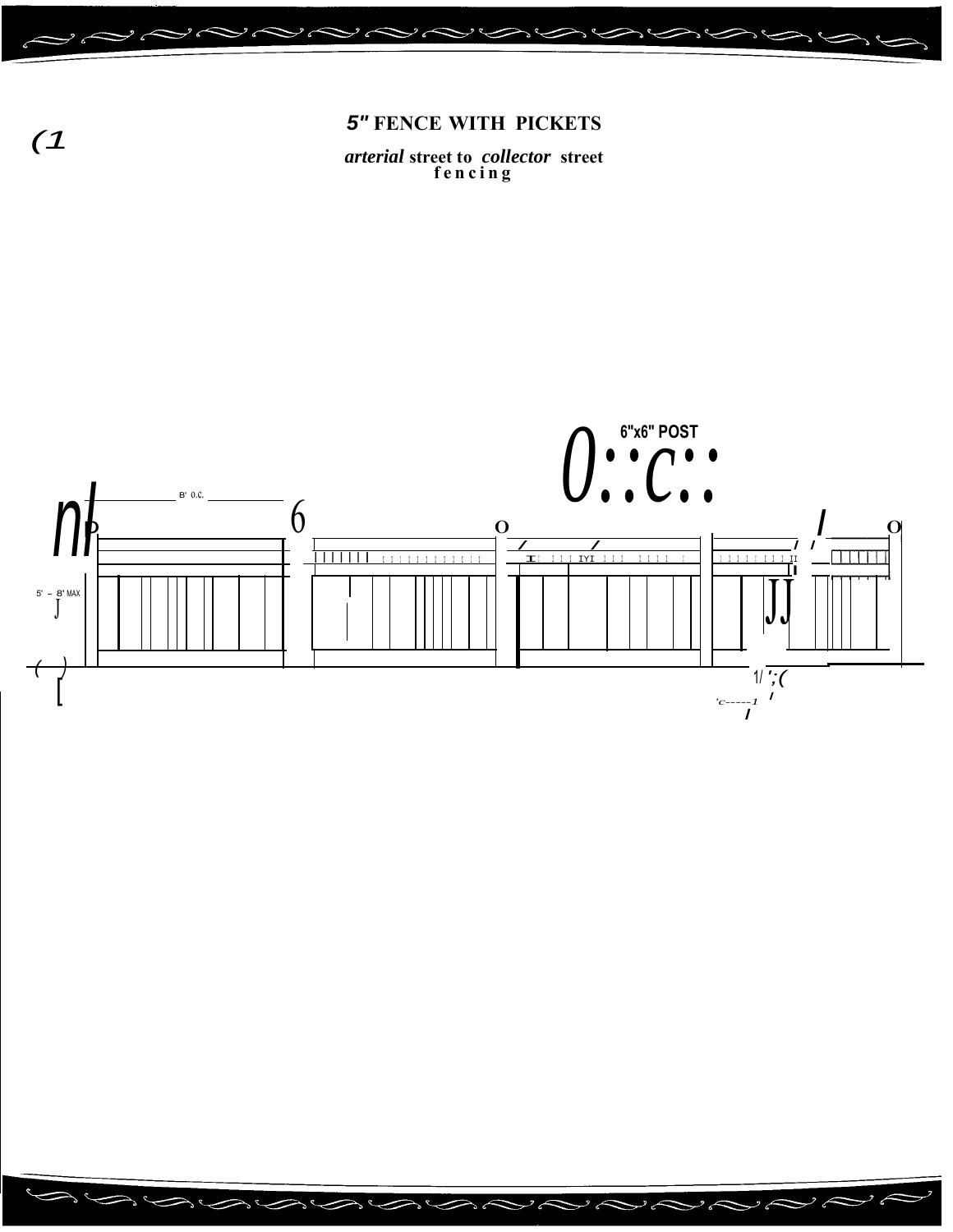

いうらいいいとうしてつかく

تے و

ىم و

 $($   $\sqrt{ }$ 

 $\sim$ 

 $\boldsymbol{\mathcal{S}}$